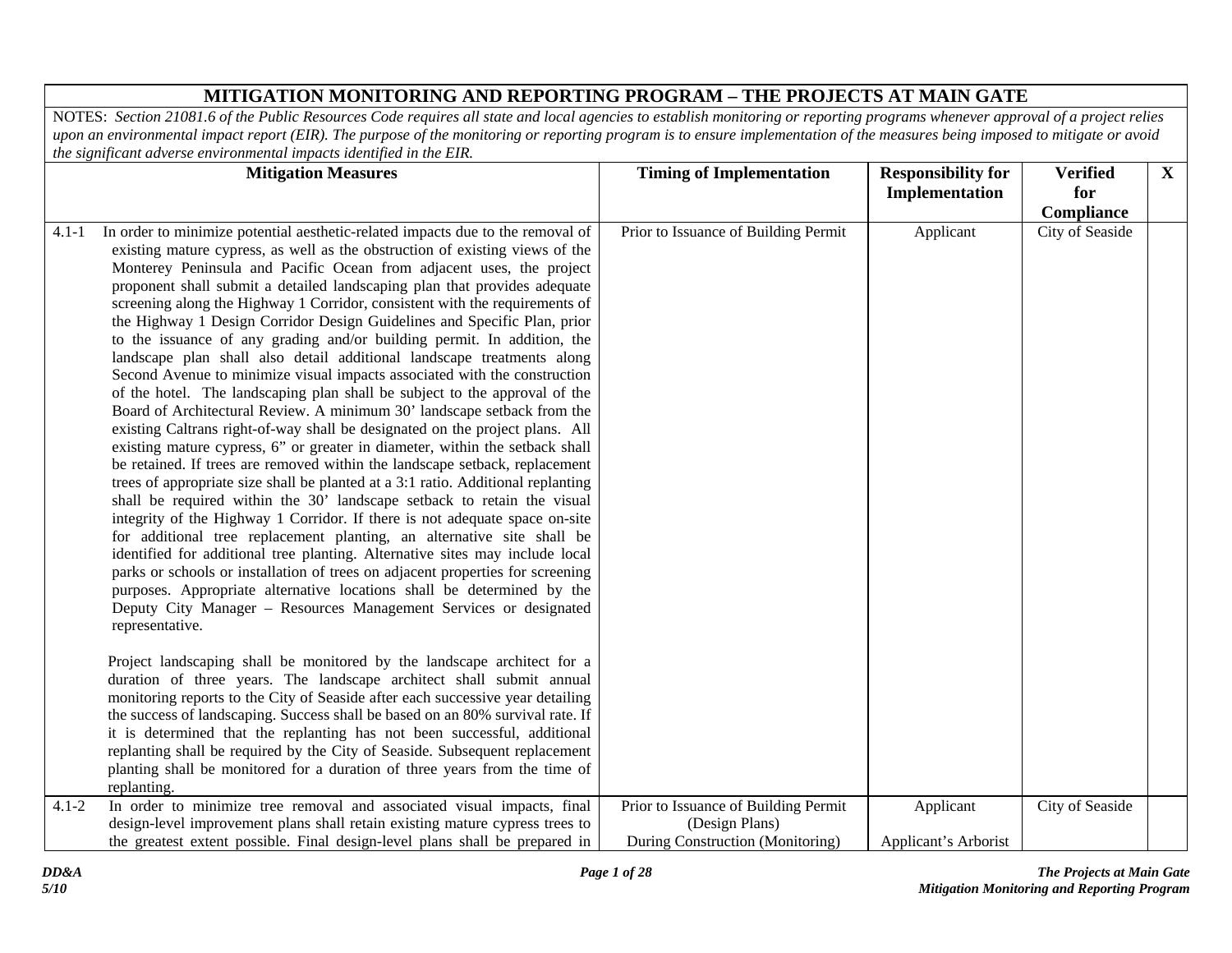| <b>Mitigation Measures</b>                                                                                                                                                                                                                                                                                                                                                                                                                                                                                                                                                                                                                                                                                                                                                                                                                                                                                                                                                                                                                                                                                                                                                                                                                                                                                                                                                                                                                                                                                                                                                                                                                                                                                                                                                                                    | <b>Timing of Implementation</b>      | <b>Responsibility for</b> | <b>Verified</b> | $\mathbf{X}$ |
|---------------------------------------------------------------------------------------------------------------------------------------------------------------------------------------------------------------------------------------------------------------------------------------------------------------------------------------------------------------------------------------------------------------------------------------------------------------------------------------------------------------------------------------------------------------------------------------------------------------------------------------------------------------------------------------------------------------------------------------------------------------------------------------------------------------------------------------------------------------------------------------------------------------------------------------------------------------------------------------------------------------------------------------------------------------------------------------------------------------------------------------------------------------------------------------------------------------------------------------------------------------------------------------------------------------------------------------------------------------------------------------------------------------------------------------------------------------------------------------------------------------------------------------------------------------------------------------------------------------------------------------------------------------------------------------------------------------------------------------------------------------------------------------------------------------|--------------------------------------|---------------------------|-----------------|--------------|
|                                                                                                                                                                                                                                                                                                                                                                                                                                                                                                                                                                                                                                                                                                                                                                                                                                                                                                                                                                                                                                                                                                                                                                                                                                                                                                                                                                                                                                                                                                                                                                                                                                                                                                                                                                                                               |                                      | Implementation            | for             |              |
|                                                                                                                                                                                                                                                                                                                                                                                                                                                                                                                                                                                                                                                                                                                                                                                                                                                                                                                                                                                                                                                                                                                                                                                                                                                                                                                                                                                                                                                                                                                                                                                                                                                                                                                                                                                                               |                                      |                           | Compliance      |              |
| consultation with a registered arborist/forester to minimize tree removal and<br>ensure the health of remaining trees. Prior to the issuance of any grading<br>and/or building permits, final plans shall be subject to the review and<br>approval of the Deputy City Manager - Resources Management Services or<br>designated representative. If the removal of existing mature cypress is<br>required the applicant shall submit evidence demonstrating that there are no<br>feasible design alternatives to avoid tree removal. In the event that tree<br>removal is required, the project proponent shall prepare a tree removal and<br>replacement plan for each phase of construction, subject to the review and<br>approval of the Deputy City Manager - Resources Management Services or<br>designated representative. The tree removal and replacement plan shall<br>identify specific grading limits and building footprint siting that minimizes<br>tree removal, as well as appropriate tree replacement ratios (minimum of<br>3:1) and replanting locations. If there is not adequate space on-site for<br>additional tree replacement planting, an alternative site shall be identified for<br>additional tree planting. Alternative sites may include local parks or schools<br>or installation of trees on adjacent properties for screening purposes.<br>Appropriate alternative locations shall be determined by the Deputy City<br>Manager - Resources Management Services or designated representative.<br>Building, street, parking lot and other proposed structures shall be adjusted<br>to the greatest extent possible to reduce tree removal. All ground disturbing<br>activities shall be monitored by the arborist/forester to ensure impacts to<br>retained trees are minimized. |                                      |                           |                 |              |
| In order to reduce the visual impacts from project development, prior to the<br>$4.1 - 3$<br>commencement of any grading activities, the project proponent shall arrange<br>to have transplanted trees identified in the arborist report contained in<br>Appendix D of this EIR. All candidate trees shall be transplanted in<br>accordance with applicable industry standards and/or the recommendations<br>contained the Arborist Report. These recommendations are summarized as<br>follows:<br>Use of special equipment including hand carts, winches, tree spades, or<br>cranes.<br>Ball/burlap or box hand-dug large trees, using additional support from<br>rope or wire. Boxing is preferred.<br>Use only qualified personnel for use of tree spades.<br>$\blacksquare$                                                                                                                                                                                                                                                                                                                                                                                                                                                                                                                                                                                                                                                                                                                                                                                                                                                                                                                                                                                                                               | Prior to Issuance of Building Permit | Applicant                 | City of Seaside |              |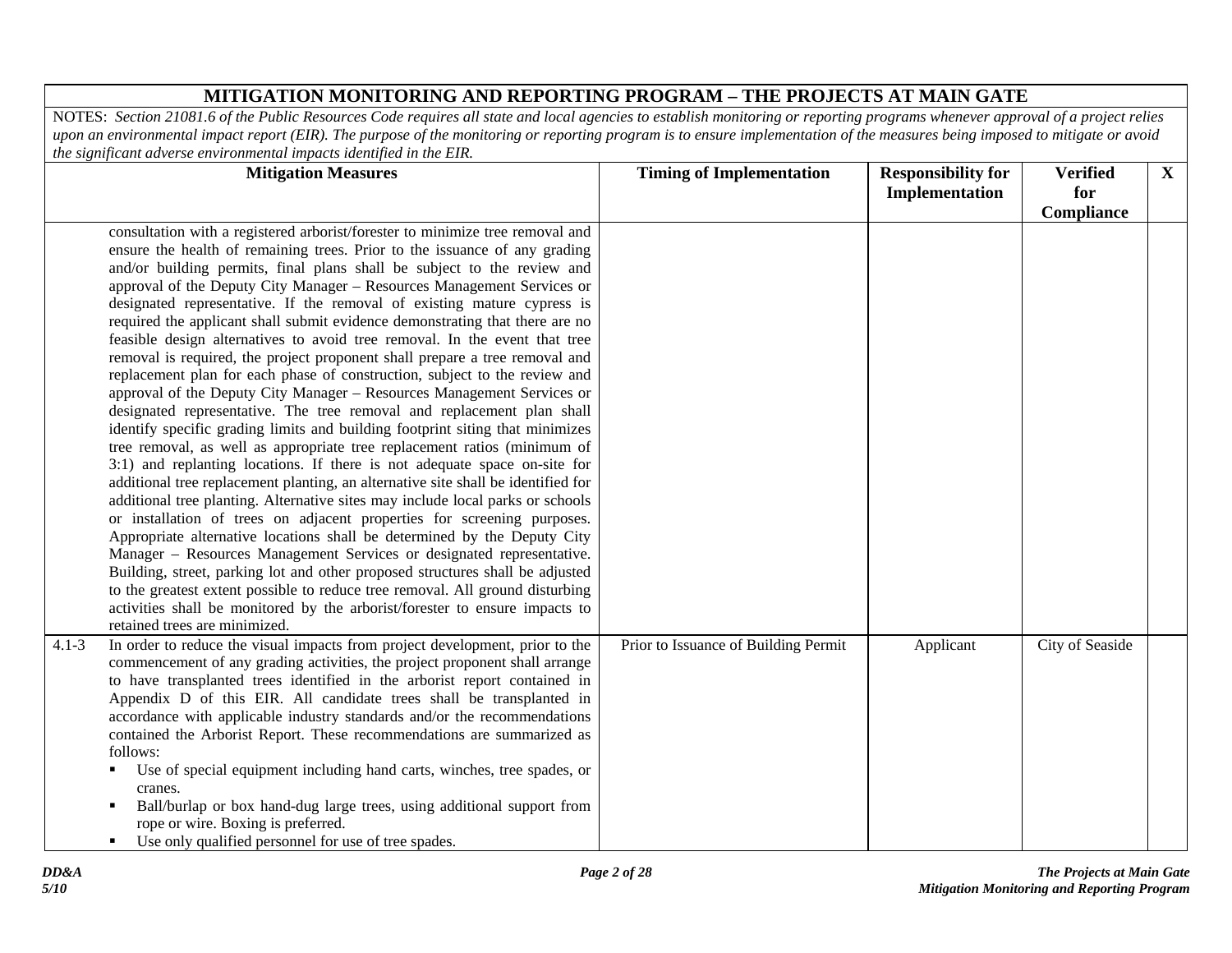|           | <b>Mitigation Measures</b>                                                                                                                                                                                                                                                                                                                                                                                                                                                                                                                                                                                                                                                                                                                                                         | <b>Timing of Implementation</b>      | <b>Responsibility for</b> | <b>Verified</b> | $\mathbf{X}$ |
|-----------|------------------------------------------------------------------------------------------------------------------------------------------------------------------------------------------------------------------------------------------------------------------------------------------------------------------------------------------------------------------------------------------------------------------------------------------------------------------------------------------------------------------------------------------------------------------------------------------------------------------------------------------------------------------------------------------------------------------------------------------------------------------------------------|--------------------------------------|---------------------------|-----------------|--------------|
|           |                                                                                                                                                                                                                                                                                                                                                                                                                                                                                                                                                                                                                                                                                                                                                                                    |                                      | Implementation            | for             |              |
|           |                                                                                                                                                                                                                                                                                                                                                                                                                                                                                                                                                                                                                                                                                                                                                                                    |                                      |                           | Compliance      |              |
|           | Trees with root balls smaller than 12 inches in diameter for each 1 inch<br>$\blacksquare$<br>in trunk caliper should not be transplanted.<br>Till an 18 to 25 inch wide band adjacent to the outer edge of the root<br>ball.<br>Where tree stability is questionable, guy at three locations using non-<br>٠<br>abrasive materials.<br>For each inch in caliper, a year is typically required for transplant<br>٠<br>recovery.<br>All trees should be evaluated by a qualified arborist, generally once in<br>$\blacksquare$<br>spring and once in summer for up to five years.<br>Protect the transplanted trees during construction activities with fencing.<br>$\blacksquare$                                                                                                  |                                      |                           |                 |              |
|           | Keep the root ball moist but not soaked.                                                                                                                                                                                                                                                                                                                                                                                                                                                                                                                                                                                                                                                                                                                                           |                                      |                           |                 |              |
|           | Apply minor nitrogen treatments to each tree.                                                                                                                                                                                                                                                                                                                                                                                                                                                                                                                                                                                                                                                                                                                                      |                                      |                           |                 |              |
|           | The transplantation of candidate trees shall be monitored by a registered<br>arborist to ensure that applicable standards are adhered to during the course<br>of transplanting activities. Candidate trees shall be transplanted within the<br>25' landscaped setback identified in Mitigation Measure 4.1-1. In addition,<br>trees may also be transplanted within the 100' development setback<br>identified in mitigation measure 4.1-4. All transplanted trees shall be<br>monitored throughout project construction and operation by the project<br>arborist. In the event that transplantation of individual trees is not successful,<br>the project proponent and/or his successor in interest shall be responsible for<br>providing appropriately sized replacement trees. |                                      |                           |                 |              |
| $4.1 - 4$ | In order to minimize impacts associated with the construction of new<br>structures along the Highway 1 Corridor, the project proponent shall submit<br>detailed plans delineating a 100' setback from the Highway 1 right-of-way,<br>subject to the review and approval of the Deputy City Manager – Resources<br>Management Services, or designated representative, prior to issuance of<br>grading/building permits. At no time shall any development, including<br>project signage, parking, or construction-related activities, be permitted<br>within the setback. All existing mature trees within the 100' setback shall be<br>retained.                                                                                                                                    | Prior to Issuance of Building Permit | Applicant                 | City of Seaside |              |
| $4.1 - 5$ | In order to minimize the contrast between built elements and the surrounding<br>environment, the project proponent shall submit detailed color palettes and                                                                                                                                                                                                                                                                                                                                                                                                                                                                                                                                                                                                                        | Prior to Issuance of Building Permit | Applicant                 | City of Seaside |              |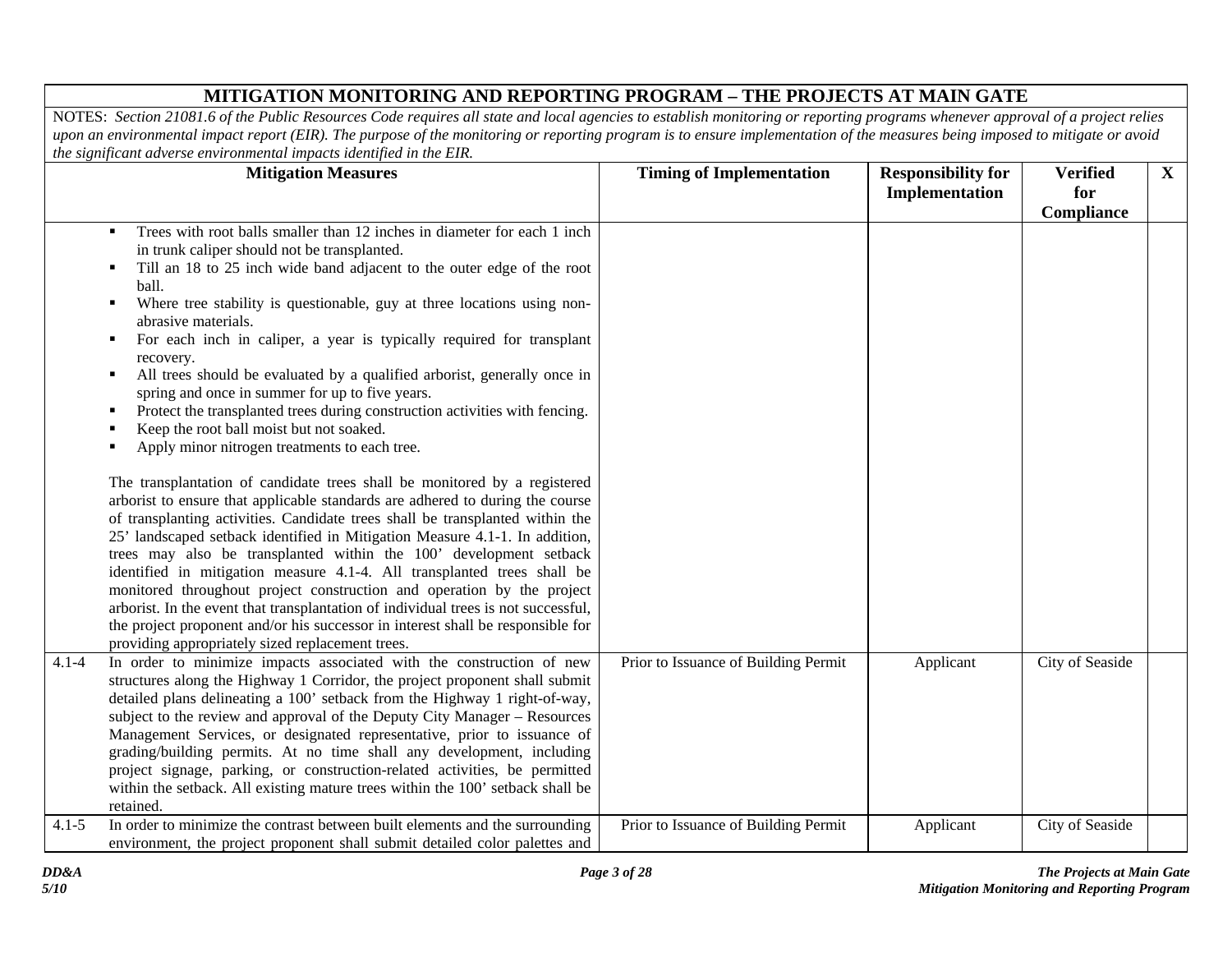|           | <b>Mitigation Measures</b>                                                                                                                                                                                                                                                                                                                                                                                                                                                                                                                                                                                                                                                                                                                                                                                                                                                                                                                                                                                                                                                                                                                                                                                                                                                                                                 | <b>Timing of Implementation</b>      | <b>Responsibility for</b><br>Implementation | <b>Verified</b><br>for | $\mathbf{X}$ |
|-----------|----------------------------------------------------------------------------------------------------------------------------------------------------------------------------------------------------------------------------------------------------------------------------------------------------------------------------------------------------------------------------------------------------------------------------------------------------------------------------------------------------------------------------------------------------------------------------------------------------------------------------------------------------------------------------------------------------------------------------------------------------------------------------------------------------------------------------------------------------------------------------------------------------------------------------------------------------------------------------------------------------------------------------------------------------------------------------------------------------------------------------------------------------------------------------------------------------------------------------------------------------------------------------------------------------------------------------|--------------------------------------|---------------------------------------------|------------------------|--------------|
|           | building materials for each new structure to the City of Seaside Community<br>Development Department. Appropriate colors shall effectively blend<br>structures with the surrounding landscapes. Reflective building material shall<br>be prohibited to prevent visual impacts related to increased glare and<br>lighting. Prior to the issuance of any building permit, proposed colors and<br>building materials shall be subject to the review and approval of the Board of<br>Architectural Review.                                                                                                                                                                                                                                                                                                                                                                                                                                                                                                                                                                                                                                                                                                                                                                                                                     |                                      |                                             | Compliance             |              |
| $4.1 - 6$ | In order to ensure that project signage does not degrade the existing visual<br>character of the Highway 1 Corridor, the project proponent shall submit<br>detailed plans as required by Specific Plan Design Measure 4-1 delineating a<br>100' signage setback from the required 100' building setback identified in<br>Mitigation Measure 4.1-3, subject to the review and approval of the Deputy<br>City Manager - Resources Management Services or designated<br>representative, prior to the issuance of any grading and/or building permit.                                                                                                                                                                                                                                                                                                                                                                                                                                                                                                                                                                                                                                                                                                                                                                          | Prior to Issuance of Building Permit | Applicant                                   | City of Seaside        |              |
| $4.1 - 7$ | In order to minimize potential excess glare and lighting, the project<br>proponent shall submit a detailed lighting plan subject to the review and<br>approval of the City of Seaside the Deputy City Manager - Resources<br>Management Services or designated representative prior to issuance of any<br>grading and/or building permit. The lighting plan shall, at a minimum,<br>comply with the provisions of Section 17.30.070 of the Seaside Municipal<br>Code, which stipulates standards for outdoor lighting. Applicable standards<br>are identified below.<br>Maximum Height: Outdoor light fixtures shall not exceed 14 feet in<br>٠<br>height or the height of the nearest structure, whichever is less.<br>Energy-Efficiency: Outdoor lighting shall utilize energy-efficient (high<br>pressure sodium, low pressure sodium, hard-wired compact fluorescent,<br>or lighting technology that is of equal or greater efficiency) fixtures and<br>lamps.<br>Positioning: Fixtures shall be properly directed, recessed, and/or<br>$\blacksquare$<br>shielded (e.g., downward and away from adjoining properties) to reduce<br>light bleed and glare onto adjacent properties or public rights-of-way,<br>by:<br>Ensuring that the light source (e.g., bulb, etc.) is not visible from off<br>1.<br>the site; and | Prior to Issuance of Building Permit | Applicant                                   | City of Seaside        |              |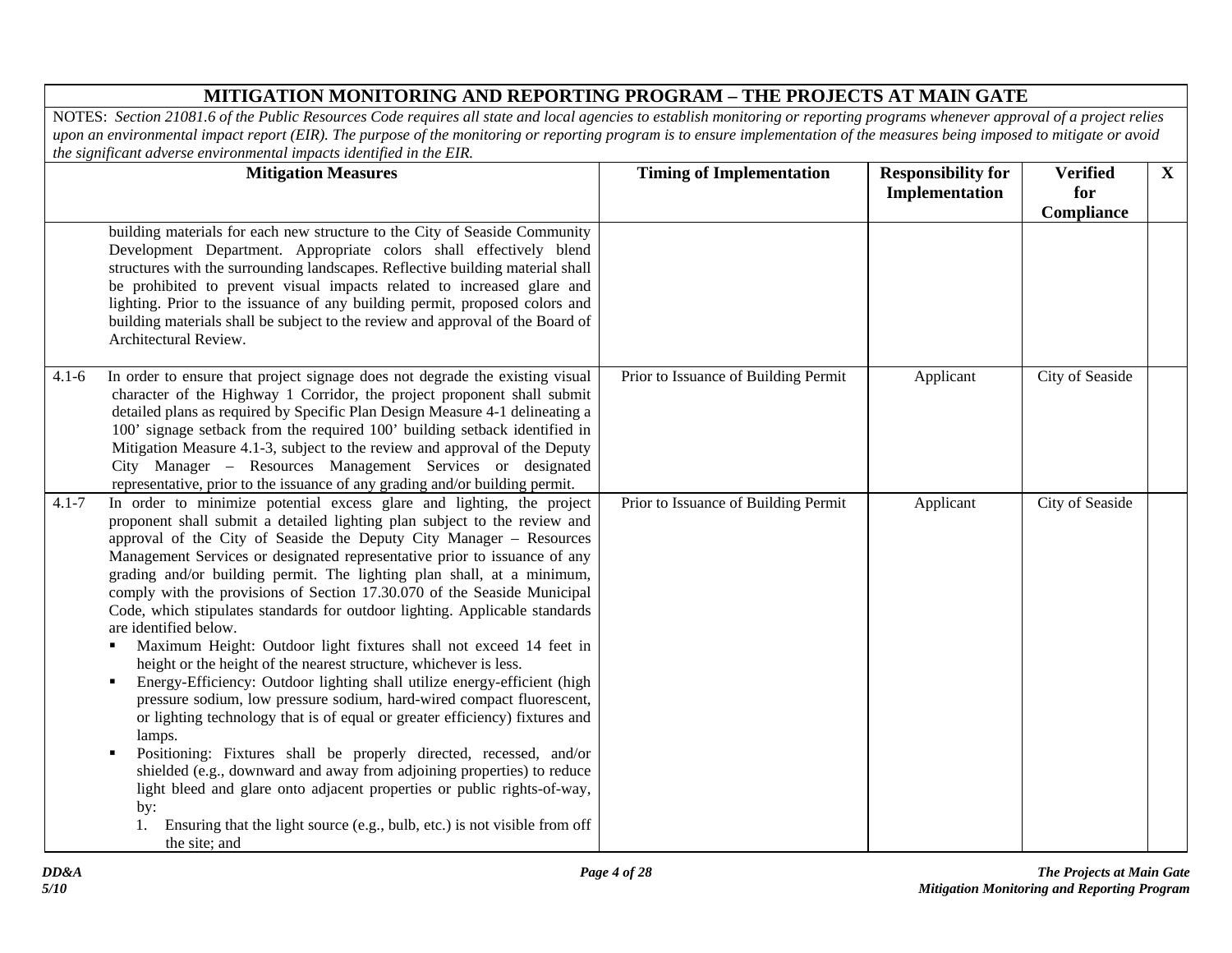| me significant aarerse environmental impacts taentifica in me <b>211.</b><br><b>Mitigation Measures</b>                                                                                                                                                                                                                                                                                                                                                                                                                                                                                                                                                                                                                                                                                                                                                                                                                                                                                                                                                                                                                                                                                                                                                                                                                                                                                                                                                                                                                                                                                                                                                                                                                                                     | <b>Timing of Implementation</b>             | <b>Responsibility for</b><br>Implementation | <b>Verified</b><br>for<br>Compliance | $\mathbf{X}$ |
|-------------------------------------------------------------------------------------------------------------------------------------------------------------------------------------------------------------------------------------------------------------------------------------------------------------------------------------------------------------------------------------------------------------------------------------------------------------------------------------------------------------------------------------------------------------------------------------------------------------------------------------------------------------------------------------------------------------------------------------------------------------------------------------------------------------------------------------------------------------------------------------------------------------------------------------------------------------------------------------------------------------------------------------------------------------------------------------------------------------------------------------------------------------------------------------------------------------------------------------------------------------------------------------------------------------------------------------------------------------------------------------------------------------------------------------------------------------------------------------------------------------------------------------------------------------------------------------------------------------------------------------------------------------------------------------------------------------------------------------------------------------|---------------------------------------------|---------------------------------------------|--------------------------------------|--------------|
| Confining glare and reflections within the boundaries of the subject<br>2.<br>site to the maximum extent feasible.<br>Maximum Illumination. No lighting on private property shall produce an<br>٠<br>illumination level greater than one footcandle on any property within a<br>residential zone except on the site of the light source.<br>No permanently installed lighting shall blink, flash, or be of unusually<br>٠<br>high intensity or brightness, as determined by the Zoning Administrator.<br>New Light Fixtures on Commercial Buildings: Installation of new light<br>٠<br>fixtures on commercial buildings shall be subject to review and approval<br>by the Zoning Administrator                                                                                                                                                                                                                                                                                                                                                                                                                                                                                                                                                                                                                                                                                                                                                                                                                                                                                                                                                                                                                                                              |                                             |                                             |                                      |              |
| In order to reduce particulate emissions during construction, the project<br>$4.3 - 1$<br>applicant or contractor shall submit to the City of Seaside Public Works<br>Director a construction dust mitigation plan for review and approval prior to<br>issuance of any grading permits. This plan shall specify the methods of dust<br>control that would be utilized, demonstrate the availability of needed<br>equipment and personnel, use reclaimed water for dust control, and identify a<br>responsible individual who can authorize implementation of additional<br>measures as needed. The construction dust mitigation plan shall, at a<br>minimum, include the following measures:<br>Limit grading activity to a maximum of 7.86 acres daily. As more<br>٠<br>detailed construction information becomes available, emissions from<br>grading activities could be reassessed to determine if the area of grading<br>could be increased. Such an assessment would have to be conducted<br>using appropriate assumptions and mitigation measures.<br>Water all active construction areas, including haul roads, at least twice<br>٠<br>daily and more often during windy periods. Active areas adjacent to<br>existing businesses should be kept damp at all times. If necessary,<br>during windy periods, watering is to occur on all days of the week<br>regardless of onsite activities.<br>Cover all trucks hauling trucks or maintain at least two feet of freeboard.<br>Pave, apply water three times daily, or apply (non-toxic) soil stabilizers<br>on all unpaved access roads, parking areas and staging areas at<br>construction sites.<br>Sweep daily all paved access roads, parking areas and staging areas at<br>construction sites. | Prior to and During Project<br>Construction | Construction<br>Contractors                 | City of Seaside<br>and MBUAPCD       |              |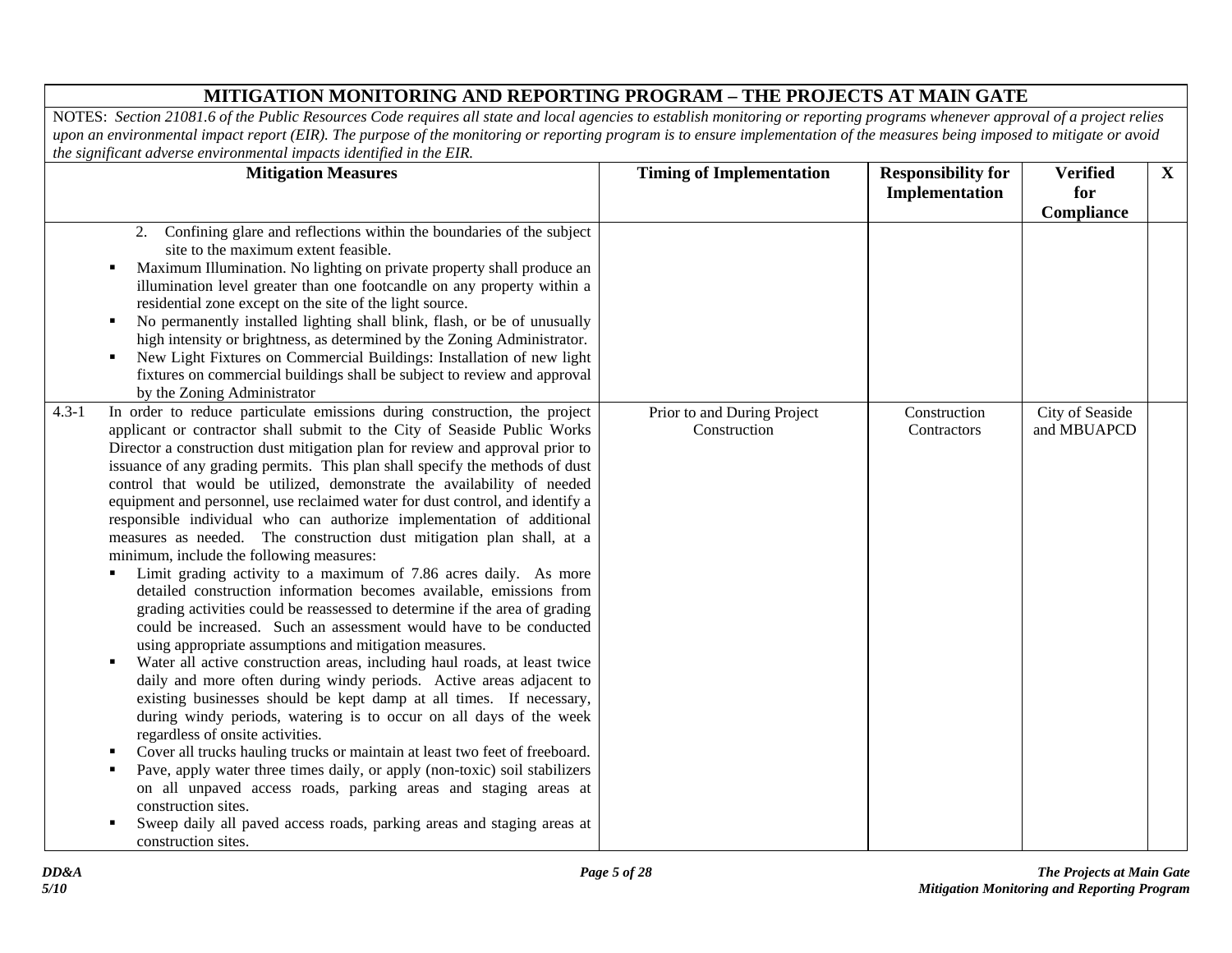| <b>Mitigation Measures</b>                                                                                                                                                                                                                                                                                                                                                                                                                                                                                                                                                                                                                                                                                                                                                                                                                                                                                                                                                                                                                                                                                                                                                                                                                                                                                                                                                                                                                                                                                                                                                                                                                     | <b>Timing of Implementation</b>    | <b>Responsibility for</b>   | <b>Verified</b>                | $\mathbf{X}$ |
|------------------------------------------------------------------------------------------------------------------------------------------------------------------------------------------------------------------------------------------------------------------------------------------------------------------------------------------------------------------------------------------------------------------------------------------------------------------------------------------------------------------------------------------------------------------------------------------------------------------------------------------------------------------------------------------------------------------------------------------------------------------------------------------------------------------------------------------------------------------------------------------------------------------------------------------------------------------------------------------------------------------------------------------------------------------------------------------------------------------------------------------------------------------------------------------------------------------------------------------------------------------------------------------------------------------------------------------------------------------------------------------------------------------------------------------------------------------------------------------------------------------------------------------------------------------------------------------------------------------------------------------------|------------------------------------|-----------------------------|--------------------------------|--------------|
|                                                                                                                                                                                                                                                                                                                                                                                                                                                                                                                                                                                                                                                                                                                                                                                                                                                                                                                                                                                                                                                                                                                                                                                                                                                                                                                                                                                                                                                                                                                                                                                                                                                |                                    | Implementation              | for                            |              |
|                                                                                                                                                                                                                                                                                                                                                                                                                                                                                                                                                                                                                                                                                                                                                                                                                                                                                                                                                                                                                                                                                                                                                                                                                                                                                                                                                                                                                                                                                                                                                                                                                                                |                                    |                             | Compliance                     |              |
| Sweep streets daily if visible soil material is deposited onto the adjacent<br>٠<br>roads.<br>Hydroseed or apply (non-toxic) soil stabilizers to inactive construction<br>٠<br>areas.<br>Enclose, cover, water twice daily or apply (non-toxic) soil binders to<br>٠                                                                                                                                                                                                                                                                                                                                                                                                                                                                                                                                                                                                                                                                                                                                                                                                                                                                                                                                                                                                                                                                                                                                                                                                                                                                                                                                                                           |                                    |                             |                                |              |
| exposed stockpiles.<br>Limit traffic speeds on unpaved roads to 15 mph.<br>٠<br>Replant vegetation in disturbed areas as quickly as possible.<br>Suspend excavation and grading activity when hourly-average winds<br>exceed 15 mph and visible dust clouds cannot be contained within the<br>site.                                                                                                                                                                                                                                                                                                                                                                                                                                                                                                                                                                                                                                                                                                                                                                                                                                                                                                                                                                                                                                                                                                                                                                                                                                                                                                                                            |                                    |                             |                                |              |
| In order to avoid impacts from diesel emissions, the following measures<br>$4.3 - 2$<br>shall be implemented by the project contractor to reduce particulate<br>emissions from on-site construction equipment. Prior to the issuance of any<br>grading permits, the project proponent shall submit a diesel risk reduction<br>plan that includes the measures below to the satisfaction of the City of<br>Seaside Public Works Director.<br>All off-road construction vehicles/equipment greater than 100<br>horsepower that will be used on site for more than one week shall: 1) be<br>manufactured during or after 1996, and 2) shall meet the NO <sub>x</sub> emissions<br>standard of 6.9 grams per brake-horsepower hour. Alternatively, the<br>project shall implement a combination of the following emission<br>reduction measures on some or all of the above described vehicles<br>equipment, if they can be identified to the risk to below relevant<br>MBUAPCD thresholds:<br>-Use alternative fuels (such as biodiesel blends),<br>٠<br>-Require diesel particulate matter filters on equipment,<br>-Require diesel oxidation catalyst on equipment.<br>The contractor shall install temporary electrical service whenever<br>possible to avoid the need for independently powered equipment (e.g.<br>compressors).<br>Diesel equipment standing idle for more than five minutes shall be<br>٠<br>turned off. This would include trucks waiting to deliver or receive soil,<br>aggregate or other bulk materials. Rotating drum concrete trucks could<br>keep their engines running continuously as long as they were onsite and | <b>During Project Construction</b> | Construction<br>Contractors | City of Seaside<br>and MBUAPCD |              |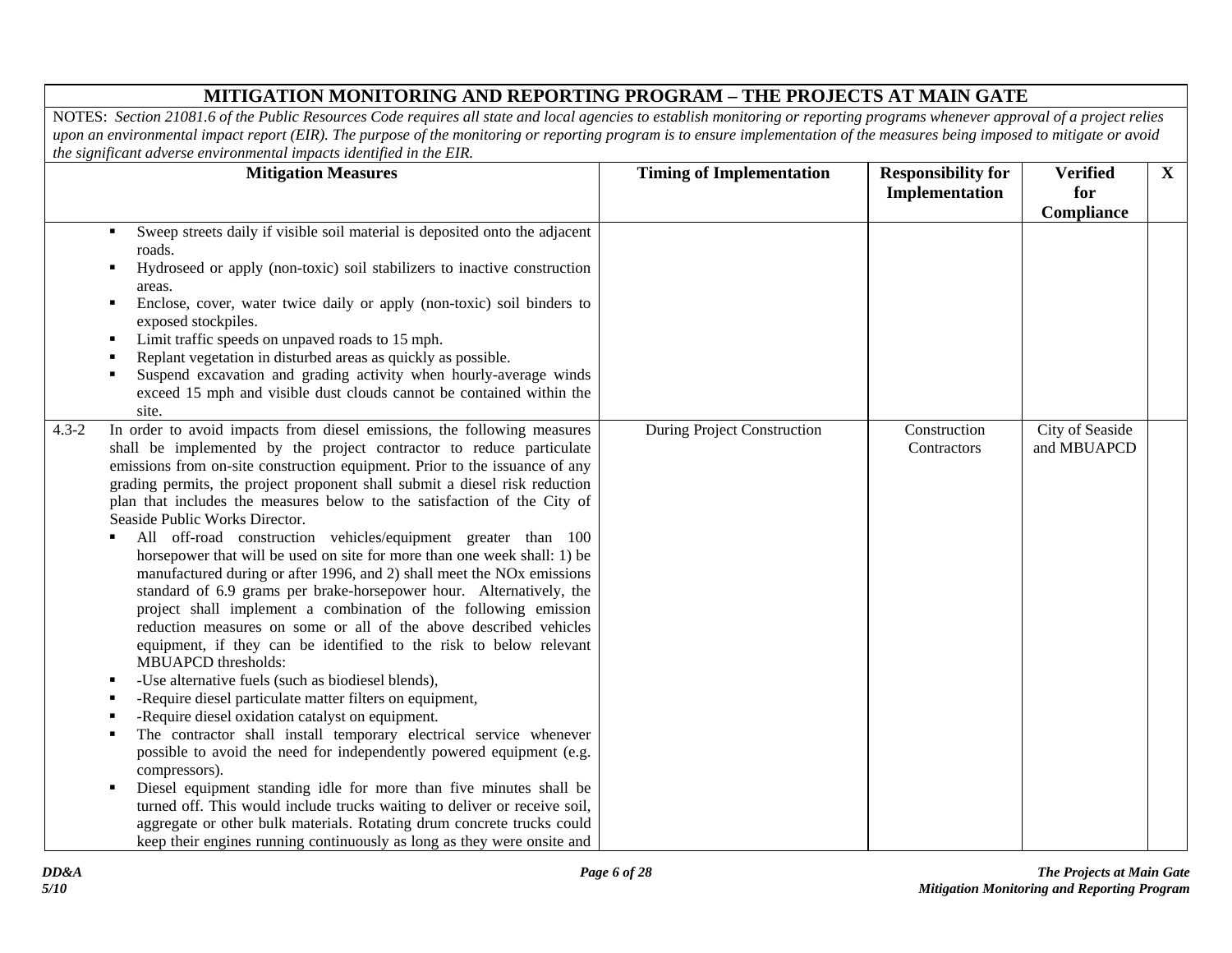| <b>Mitigation Measures</b>                                                                                                                                                                                                                                                                                                                                                                                                                                                                                                                                                                                                                                                                                                                                                                                                                                                                                                                                                                                                                                                                                                                                                                                                                                                                                                                                                                                                                                                                                                                                                                                                                                                                                                                                                                                                                                                               | <b>Timing of Implementation</b>      | <b>Responsibility for</b> | <b>Verified</b>   | $\mathbf{X}$ |
|------------------------------------------------------------------------------------------------------------------------------------------------------------------------------------------------------------------------------------------------------------------------------------------------------------------------------------------------------------------------------------------------------------------------------------------------------------------------------------------------------------------------------------------------------------------------------------------------------------------------------------------------------------------------------------------------------------------------------------------------------------------------------------------------------------------------------------------------------------------------------------------------------------------------------------------------------------------------------------------------------------------------------------------------------------------------------------------------------------------------------------------------------------------------------------------------------------------------------------------------------------------------------------------------------------------------------------------------------------------------------------------------------------------------------------------------------------------------------------------------------------------------------------------------------------------------------------------------------------------------------------------------------------------------------------------------------------------------------------------------------------------------------------------------------------------------------------------------------------------------------------------|--------------------------------------|---------------------------|-------------------|--------------|
|                                                                                                                                                                                                                                                                                                                                                                                                                                                                                                                                                                                                                                                                                                                                                                                                                                                                                                                                                                                                                                                                                                                                                                                                                                                                                                                                                                                                                                                                                                                                                                                                                                                                                                                                                                                                                                                                                          |                                      | Implementation            | for<br>Compliance |              |
| staged away from residential areas.<br>Properly tune and maintain equipment for low emissions.<br>Stage large diesel powered equipment at least 200 feet from any active<br>land uses (e.g., residences).<br>Limit the pieces of equipment used at any one time.<br>٠<br>Minimize the use of diesel-powered equipment (i.e., wheeled tractor,<br>wheeled loader, roller) by using gasoline-powered equipment.<br>Limit the daily hours of operation for heavy-duty equipment.<br>٠                                                                                                                                                                                                                                                                                                                                                                                                                                                                                                                                                                                                                                                                                                                                                                                                                                                                                                                                                                                                                                                                                                                                                                                                                                                                                                                                                                                                       |                                      |                           |                   |              |
| In order to reduce regional air pollutant emissions, the application for site<br>$4.3 - 3$<br>plan review (and approval of all proposed construction of structures and site<br>improvements, including but not limited to determination of substantial<br>conformance, building permits and grading permits in conformance with<br>Section 8.4 - Development Review and Application Procedures of the<br>Specific Plan) shall include the following measures to minimize impacts to<br>the extent feasible, subject to approval by the City:<br>Design buildings to be energy efficient. Specifically, buildings shall<br>exceed Title 24 energy efficiency standards by 20%. Buildings shall<br>take advantage of shade, prevailing winds, landscaping and sun screens<br>to reduce energy use. Applicant should consider pursuing Leadership in<br>Energy and Environmental Design (LEED) Platinum Certification.<br>Install efficient lighting and lighting control systems. Use daylight as an<br>٠<br>integral part of lighting systems in buildings. A typical LEED<br>requirement is that developments ensure that at least 75 % of all<br>regularly occupied spaces receive a minimum daylight illumination of<br>25 footcandles.<br>Install light colored cool pavements, and strategically placed shade trees.<br>Install energy efficient heating and cooling systems, appliances and<br>п<br>equipment, and control systems.<br>Install light emitting diodes (LEDs) for traffic, street and other outdoor<br>lighting.<br>Limit the hours of operation of outdoor lighting.<br>Use solar heating, automatic covers, and efficient pumps and motors for<br>pools and spas associated with any proposed hotel pools and spas.<br>Provide onsite renewable energy system(s) and solar water heaters.<br>٠<br>Nonpolluting and renewable energy potential includes solar, wind, | Prior to Issuance of Building Permit | Applicant                 | City of Seaside   |              |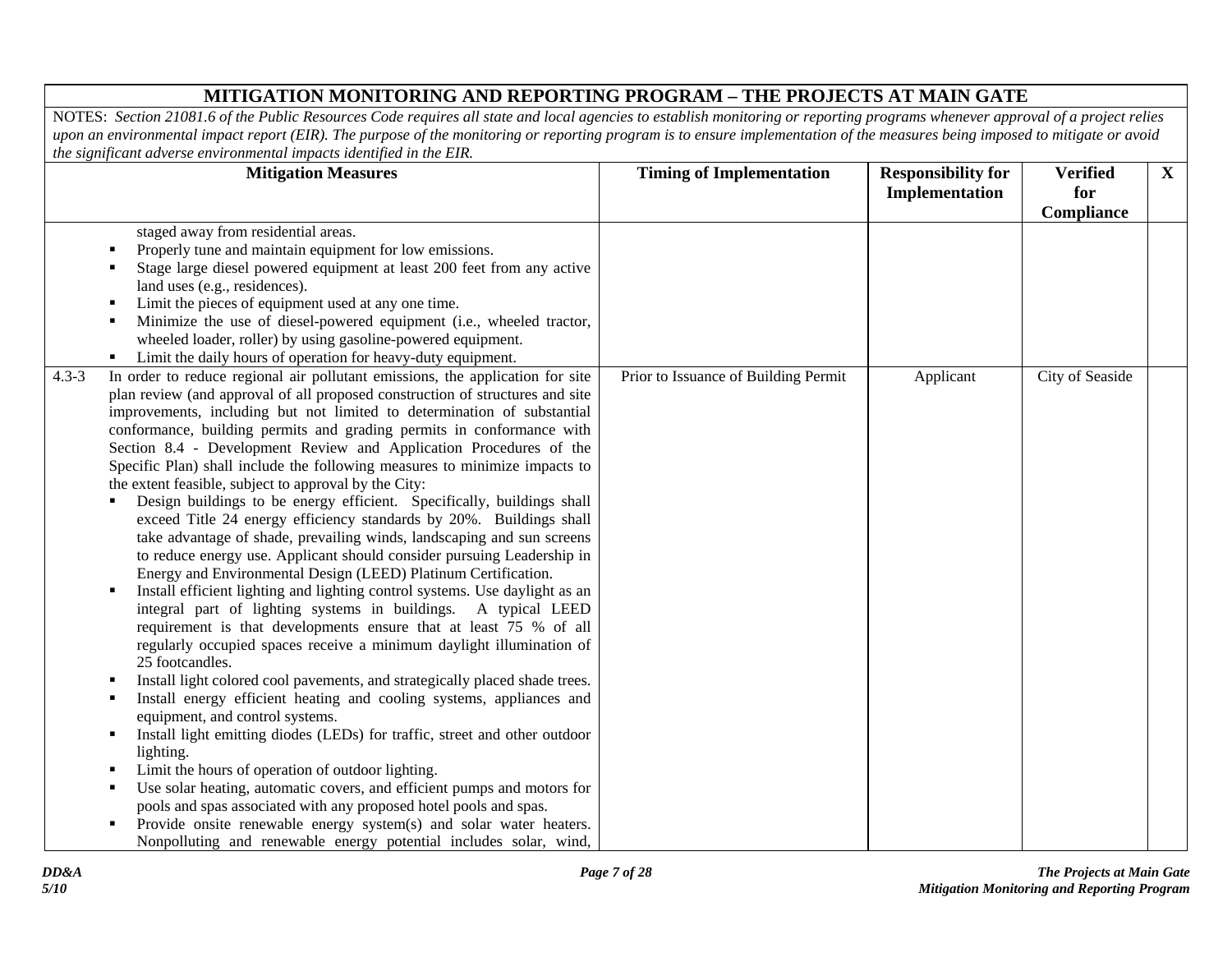| <b>Mitigation Measures</b>                                                                                                                                                                                                                                                                                                                                                                                                                                                                         | <b>Timing of Implementation</b> | <b>Responsibility for</b><br>Implementation | <b>Verified</b><br>for<br>Compliance | $\mathbf{X}$ |
|----------------------------------------------------------------------------------------------------------------------------------------------------------------------------------------------------------------------------------------------------------------------------------------------------------------------------------------------------------------------------------------------------------------------------------------------------------------------------------------------------|---------------------------------|---------------------------------------------|--------------------------------------|--------------|
| geothermal, low-impact hydro, biomass and bio-gas strategies. When<br>applying these strategies, projects may take advantage of net metering<br>with the local utility.                                                                                                                                                                                                                                                                                                                            |                                 |                                             |                                      |              |
| Project shall orient 75% or more of homes and/or buildings to face<br>٠<br>either north or south (within $30^{\circ}$ of N/S). Building design includes roof<br>overhangs that are sufficient to block the high summer sun, but not the<br>lower winter sun, from penetrating south facing windows. Trees, other<br>landscaping features and other buildings are sited in such a way as to<br>maximize shade in the summer and maximize solar access to walls and<br>windows in the winter.        |                                 |                                             |                                      |              |
| Install a vegetated/green roof that covers at least 50% of roof area, or<br>٠<br>alternatively, a "cool roof." The reduction assumes that a vegetated roof<br>is installed on a least 50% of the roof area or that a combination high<br>albedo and vegetated roof surface is installed that meets the following<br>standard: (Area of SRI Roof/0.75) + (Area of vegetated roof/0.5) $\ge$ Total<br>Roof Area. Design of the green roof shall incorporate water<br>consumption reduction measures. |                                 |                                             |                                      |              |
| Install only high efficiency toilets and water fixtures, such as automatic<br>٠<br>timed faucets.                                                                                                                                                                                                                                                                                                                                                                                                  |                                 |                                             |                                      |              |
| Create water-efficient landscapes by using landscape designs with<br>٠<br>drought tolerant local native, non-invasive plants only, including trees<br>with low carbon emissions and high carbon sequestration potential.                                                                                                                                                                                                                                                                           |                                 |                                             |                                      |              |
| Install water-efficient irrigation systems and devices, such as soil<br>п<br>moisture-based irrigation controls. Restrict watering methods (e.g.,<br>prohibit systems that apply water to non-vegetated surfaces) and control<br>runoff.                                                                                                                                                                                                                                                           |                                 |                                             |                                      |              |
| Use reclaimed water for landscape irrigation in new developments and<br>٠<br>on public property when such reclaimed water is made available. Install<br>the infrastructure to deliver and use reclaimed water.                                                                                                                                                                                                                                                                                     |                                 |                                             |                                      |              |
| Design buildings to be water-efficient. Design and install rainwater<br>٠<br>harvesting and storage systems for at least 50% of the project's roof area<br>for use as landscape irrigation.                                                                                                                                                                                                                                                                                                        |                                 |                                             |                                      |              |
| Restrict the use of water for cleaning outdoor surfaces and vehicles.                                                                                                                                                                                                                                                                                                                                                                                                                              |                                 |                                             |                                      |              |
| Implement low-impact development practices such as retaining storm<br>water and using it onsite that maintain the existing hydrologic character                                                                                                                                                                                                                                                                                                                                                    |                                 |                                             |                                      |              |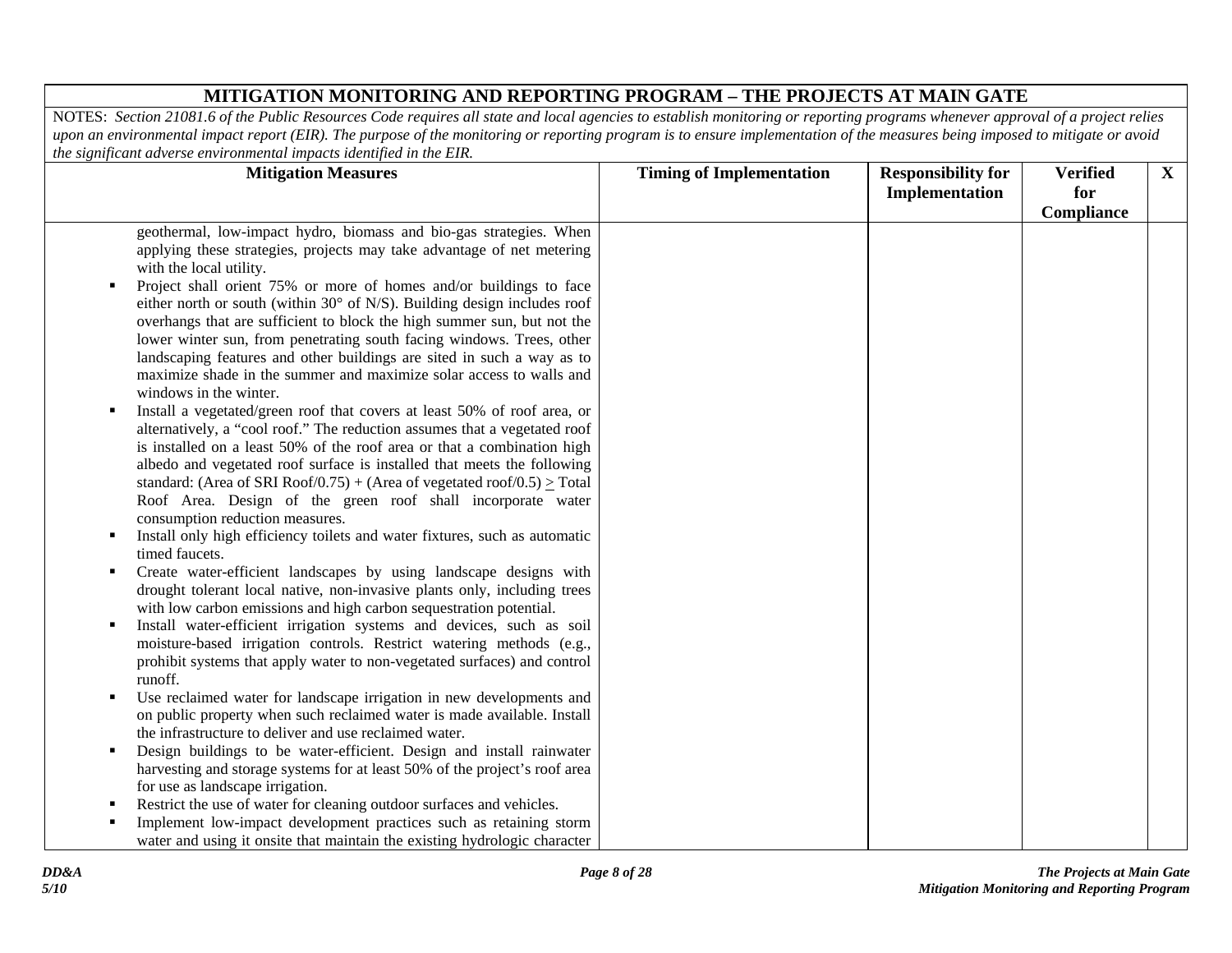| <b>Mitigation Measures</b>                                                                                                                                                                                                                                                                                                                                                                                                                                                                                                                                                                                                                                                                                                                                                                                                                                                                                                                                                                                                                                                                                                                                                                                                                                                                                                                                                                                                                                                                                                                                                                                                                                                                                                                                                                                                                                                                                                                                                                                                                                                                                                                                                                                                                                                                                                                | <b>Timing of Implementation</b> | <b>Responsibility for</b> | <b>Verified</b> | $\mathbf{X}$ |
|-------------------------------------------------------------------------------------------------------------------------------------------------------------------------------------------------------------------------------------------------------------------------------------------------------------------------------------------------------------------------------------------------------------------------------------------------------------------------------------------------------------------------------------------------------------------------------------------------------------------------------------------------------------------------------------------------------------------------------------------------------------------------------------------------------------------------------------------------------------------------------------------------------------------------------------------------------------------------------------------------------------------------------------------------------------------------------------------------------------------------------------------------------------------------------------------------------------------------------------------------------------------------------------------------------------------------------------------------------------------------------------------------------------------------------------------------------------------------------------------------------------------------------------------------------------------------------------------------------------------------------------------------------------------------------------------------------------------------------------------------------------------------------------------------------------------------------------------------------------------------------------------------------------------------------------------------------------------------------------------------------------------------------------------------------------------------------------------------------------------------------------------------------------------------------------------------------------------------------------------------------------------------------------------------------------------------------------------|---------------------------------|---------------------------|-----------------|--------------|
|                                                                                                                                                                                                                                                                                                                                                                                                                                                                                                                                                                                                                                                                                                                                                                                                                                                                                                                                                                                                                                                                                                                                                                                                                                                                                                                                                                                                                                                                                                                                                                                                                                                                                                                                                                                                                                                                                                                                                                                                                                                                                                                                                                                                                                                                                                                                           |                                 | Implementation            | for             |              |
|                                                                                                                                                                                                                                                                                                                                                                                                                                                                                                                                                                                                                                                                                                                                                                                                                                                                                                                                                                                                                                                                                                                                                                                                                                                                                                                                                                                                                                                                                                                                                                                                                                                                                                                                                                                                                                                                                                                                                                                                                                                                                                                                                                                                                                                                                                                                           |                                 |                           | Compliance      |              |
| of the site to manage storm water and protect the environment.<br>Coordinate the design of landscaped areas with the project's stormwater<br>٠<br>management plan to promote biofiltration, infiltration, reduce<br>impervious surfaces and treat stormwater runoff from at least 90% of the<br>average annual rainfall.<br>Develop a comprehensive water conservation strategy appropriate for<br>٠<br>the project and location. The strategy may include many of the specific<br>items listed above, plus other innovative measures that are appropriate<br>to the specific project.<br>Provide shuttle service to public transit. The hotel shall be required to<br>٠<br>provide a shuttle to/from the airport and downtown Monterey.<br>Provide public transit incentives such as free or low-cost monthly transit<br>٠<br>passes.<br>Include pedestrian and bicycle-only streets and plazas within<br>٠<br>developments. Create travel routes that ensure that destinations may be<br>reached conveniently by public transportation, bicycling or walking.<br>Orient the project and provide access to existing transit, bicycle, or<br>pedestrian corridors. Minimize or eliminate setback between project and<br>existing or planned adjacent uses and sidewalks, and between different<br>buildings on project site. Buildings shall be oriented towards existing or<br>planned street frontage. Primary entrances to buildings shall be located<br>along planned or existing public street frontage.<br>Provide safe and convenient bicycle/pedestrian access to transit stop(s)<br>п<br>and provides essential transit stop improvements (i.e., shelters, route<br>information, benches, and lighting).<br>Include pedestrian/bicycle safety and traffic calming measures in excess<br>п<br>of jurisdiction requirements. Design roadways to reduce motor vehicle<br>speeds and encourage pedestrian and bicycle trips by featuring traffic<br>calming features. Roadways that converge internally within the project<br>shall be routed to avoid "skewed intersections;" which are intersections<br>that meet at acute, rather than right, angles. Intersections internal and<br>adjacent to the project shall feature one or more of the following<br>pedestrian safety/traffic calming design techniques: marked crosswalks, |                                 |                           |                 |              |
| count-down signal timers, curb extensions, speed tables, raised                                                                                                                                                                                                                                                                                                                                                                                                                                                                                                                                                                                                                                                                                                                                                                                                                                                                                                                                                                                                                                                                                                                                                                                                                                                                                                                                                                                                                                                                                                                                                                                                                                                                                                                                                                                                                                                                                                                                                                                                                                                                                                                                                                                                                                                                           |                                 |                           |                 |              |
| crosswalks, raised intersections, median islands, tight corner radii, and                                                                                                                                                                                                                                                                                                                                                                                                                                                                                                                                                                                                                                                                                                                                                                                                                                                                                                                                                                                                                                                                                                                                                                                                                                                                                                                                                                                                                                                                                                                                                                                                                                                                                                                                                                                                                                                                                                                                                                                                                                                                                                                                                                                                                                                                 |                                 |                           |                 |              |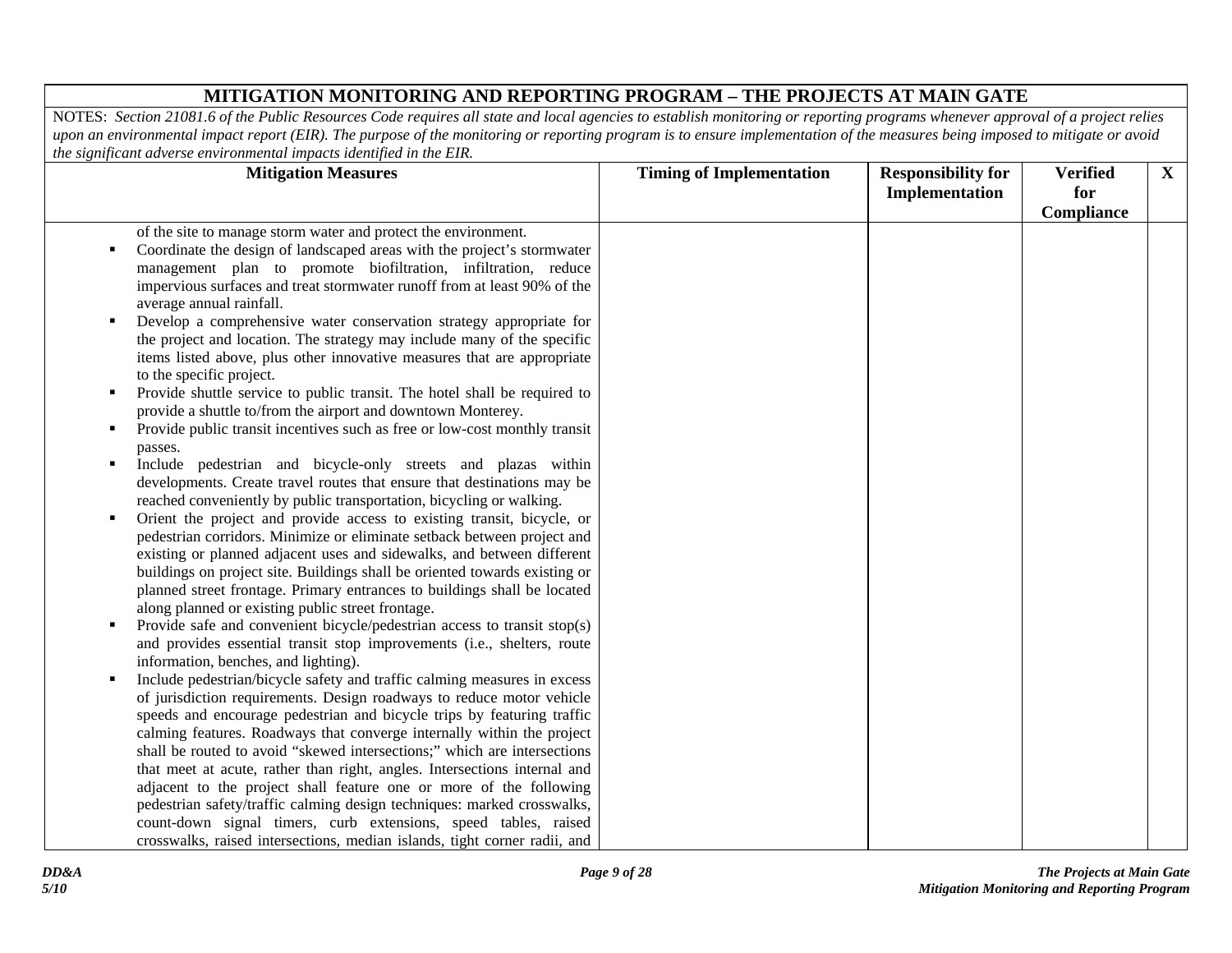| nic significant aarerse christomhemat impacts achtifica in me <b>211</b> .<br><b>Mitigation Measures</b>                                                                                                                                                                                                                                                                                                                                                                                                                                                                                                                                                                                                                                                                                                                                                                                                                                                                                                                                                                                                                                                                                                                                                                                                                                                                                                                                                                                                                                                                                                                                                                                                                                                                                                                                                                                                                                         | <b>Timing of Implementation</b> | <b>Responsibility for</b><br>Implementation | <b>Verified</b><br>for | $\mathbf{X}$ |
|--------------------------------------------------------------------------------------------------------------------------------------------------------------------------------------------------------------------------------------------------------------------------------------------------------------------------------------------------------------------------------------------------------------------------------------------------------------------------------------------------------------------------------------------------------------------------------------------------------------------------------------------------------------------------------------------------------------------------------------------------------------------------------------------------------------------------------------------------------------------------------------------------------------------------------------------------------------------------------------------------------------------------------------------------------------------------------------------------------------------------------------------------------------------------------------------------------------------------------------------------------------------------------------------------------------------------------------------------------------------------------------------------------------------------------------------------------------------------------------------------------------------------------------------------------------------------------------------------------------------------------------------------------------------------------------------------------------------------------------------------------------------------------------------------------------------------------------------------------------------------------------------------------------------------------------------------|---------------------------------|---------------------------------------------|------------------------|--------------|
| roundabouts or mini-circles. Streets internal and adjacent to the project<br>shall feature pedestrian safety/traffic calming measures such as on-street<br>parking, planter strips with street trees, and chicanes/chokers (variations<br>in road width to discourage high-speed travel).<br>Limit idling time for commercial vehicles, including delivery and<br>٠<br>construction vehicles by posting information on the applicable state laws<br>that are in effect at the time of issuance of certificate of occupancy that<br>restrict idling and designating a disturbance coordinator to enforce the<br>law. The current applicable state law is contained within Title 13,<br>California Code of Regulations section 2485.<br>If available at the time of issuance of the first certificate of occupancy<br>٠<br>for the project, the applicant shall provide for permanent Transportation<br>Management Association (TMA) membership and funding requirement.<br>Funding to be provided by Community Facilities District or County<br>Service Area or other nonrevocable funding mechanism. Transportation<br>Demand Management Measures (TDMs) have been shown to reduce<br>employee vehicle trips up to 28% with the largest reductions achieved<br>through parking pricing and transit passes.<br>Provide on-site shops and services for employees<br>Provide adequate bicycle parking near building entrances to promote<br>٠<br>cyclist safety, security, and convenience. For large employers, provide<br>facilities that encourage bicycle commuting, including locked bicycle<br>storage or covered or indoor bicycle parking. (e.g., one bike rack space<br>per 20 vehicle/employee parking spaces).<br>Create bicycle lanes and walking paths directed to the location of<br>$\blacksquare$<br>schools, parks and other destination points.<br>Provide "end-of-trip" facilities including showers, lockers, and changing<br>٠ |                                 |                                             | Compliance             |              |
| space (e.g., four clothes lockers and one shower provided for every 80<br>employee parking spaces, separate facilities for each gender for projects<br>with 160 or more employee parking spaces).                                                                                                                                                                                                                                                                                                                                                                                                                                                                                                                                                                                                                                                                                                                                                                                                                                                                                                                                                                                                                                                                                                                                                                                                                                                                                                                                                                                                                                                                                                                                                                                                                                                                                                                                                |                                 |                                             |                        |              |
| Includes designated bicycle route connecting all units, onsite bicycle<br>п<br>parking facilities, offsite bicycle facilities, site entrances, and primary<br>building entrances to existing Class I or Class II bike lane(s) within one<br>half mile. Bicycle route shall connect to all streets contiguous with<br>project site. Bicycle route shall have minimum conflicts with automobile                                                                                                                                                                                                                                                                                                                                                                                                                                                                                                                                                                                                                                                                                                                                                                                                                                                                                                                                                                                                                                                                                                                                                                                                                                                                                                                                                                                                                                                                                                                                                    |                                 |                                             |                        |              |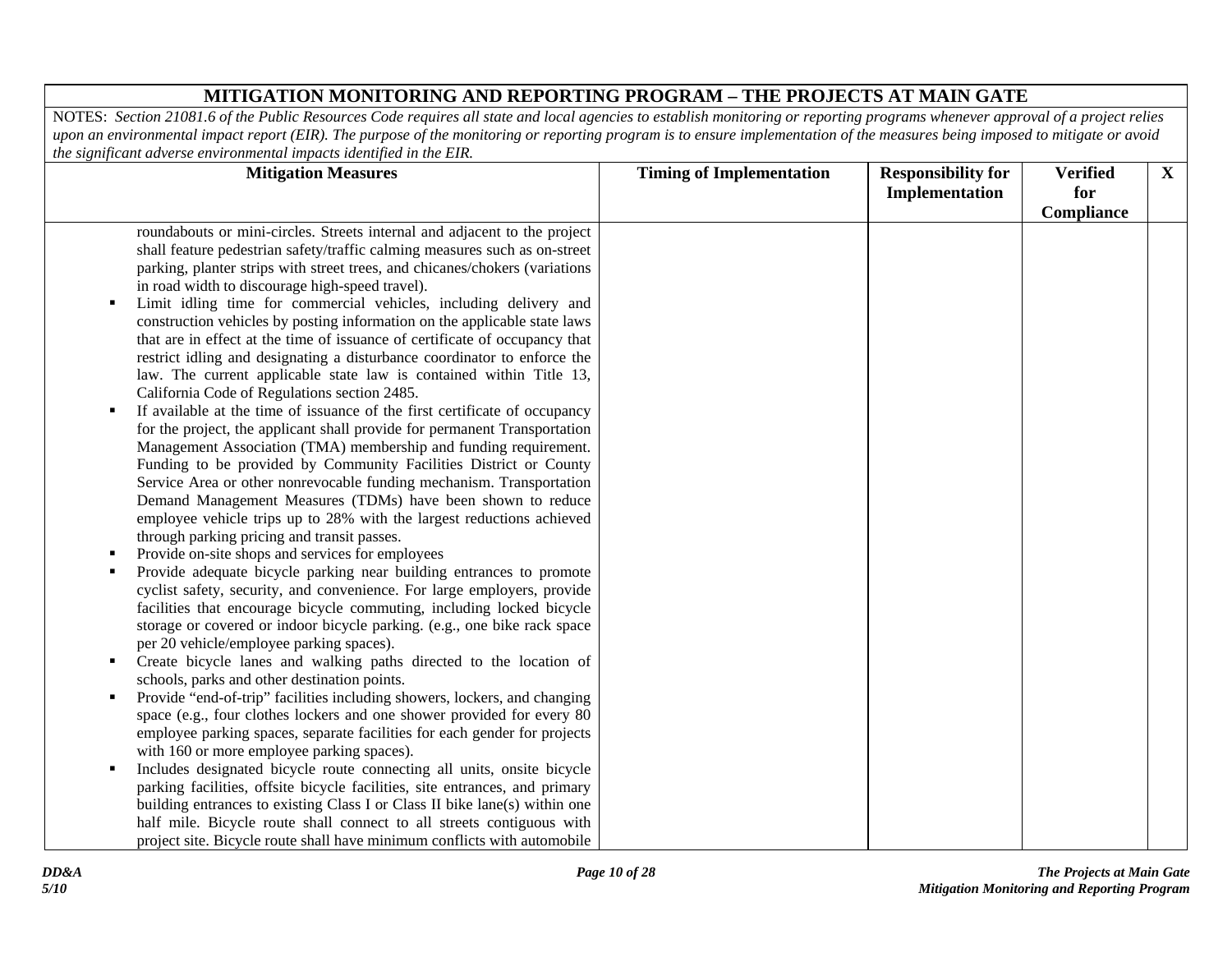| parking and circulation facilities.<br>Provide a pedestrian access network that internally links all uses and<br>п<br>connects to all existing/planned external streets and pedestrian facilities<br>contiguous with the project site. Project design shall include a<br>designated pedestrian route interconnecting all internal uses, site<br>entrances, primary building entrances, public facilities, and adjacent<br>uses to existing external pedestrian facilities and streets. Pedestrian<br>routes shall have minimal conflict with parking and automobile<br>circulation facilities. Streets (with the exception of alleys) within the<br>project shall have sidewalks on both sides. All sidewalks internal and<br>adjacent to project site shall be a minimum of five feet wide. All<br>sidewalks shall feature vertical curbs. Pedestrian facilities and<br>improvements such as grade separation, wider sidewalks, and traffic<br>calming shall be implemented wherever feasible to minimize pedestrian<br>barriers. All site entrances shall provide pedestrian access.<br>Site design and building placement shall minimize barriers to pedestrian<br>п<br>access and interconnectivity and shall eliminate physical barriers such as<br>walls, berms, landscaping, and slopes between on- and off-site uses that<br>impede bicycle or pedestrian circulation.<br>Establish an employee and/or customer paid parking system, including a<br>٠<br>permanent and enforceable method of maintaining user fees for all<br>parking facilities. To optimize the effectiveness, the facility shall not<br>provide customer or employee validations, and daily charge for parking<br>must be equal to or greater than the cost of a transit day/monthly pass<br>plus 20%.<br>Provide minimum amount of parking required. Once land uses are<br>٠<br>determined, the trip reduction factor associated with this measure can be<br>determined by utilizing the Institute of Transportation Engineers (ITE)<br>parking generation publication. The reduction in trips can be computed<br>as shown below by the ratio of the difference of minimum parking<br>required by code and ITE peak parking demand to ITE peak parking<br>demand for the land uses multiplied by $50\%$ . Percent Trip Reduction =<br>$50 *$ [(min parking required by code – ITE peak parking demand)/ (ITE | the significant aurerse christomhematical impacts tachington in the <b>Birt</b> .<br><b>Mitigation Measures</b> | <b>Timing of Implementation</b> | <b>Responsibility for</b><br>Implementation | <b>Verified</b><br>for<br>Compliance | $\mathbf{X}$ |
|------------------------------------------------------------------------------------------------------------------------------------------------------------------------------------------------------------------------------------------------------------------------------------------------------------------------------------------------------------------------------------------------------------------------------------------------------------------------------------------------------------------------------------------------------------------------------------------------------------------------------------------------------------------------------------------------------------------------------------------------------------------------------------------------------------------------------------------------------------------------------------------------------------------------------------------------------------------------------------------------------------------------------------------------------------------------------------------------------------------------------------------------------------------------------------------------------------------------------------------------------------------------------------------------------------------------------------------------------------------------------------------------------------------------------------------------------------------------------------------------------------------------------------------------------------------------------------------------------------------------------------------------------------------------------------------------------------------------------------------------------------------------------------------------------------------------------------------------------------------------------------------------------------------------------------------------------------------------------------------------------------------------------------------------------------------------------------------------------------------------------------------------------------------------------------------------------------------------------------------------------------------------------------------------------------------------------------------------------------------------------------------|-----------------------------------------------------------------------------------------------------------------|---------------------------------|---------------------------------------------|--------------------------------------|--------------|
| Provide parking reduction less than code. This measure can be readily<br>п                                                                                                                                                                                                                                                                                                                                                                                                                                                                                                                                                                                                                                                                                                                                                                                                                                                                                                                                                                                                                                                                                                                                                                                                                                                                                                                                                                                                                                                                                                                                                                                                                                                                                                                                                                                                                                                                                                                                                                                                                                                                                                                                                                                                                                                                                                               | peak parking demand)]                                                                                           |                                 |                                             |                                      |              |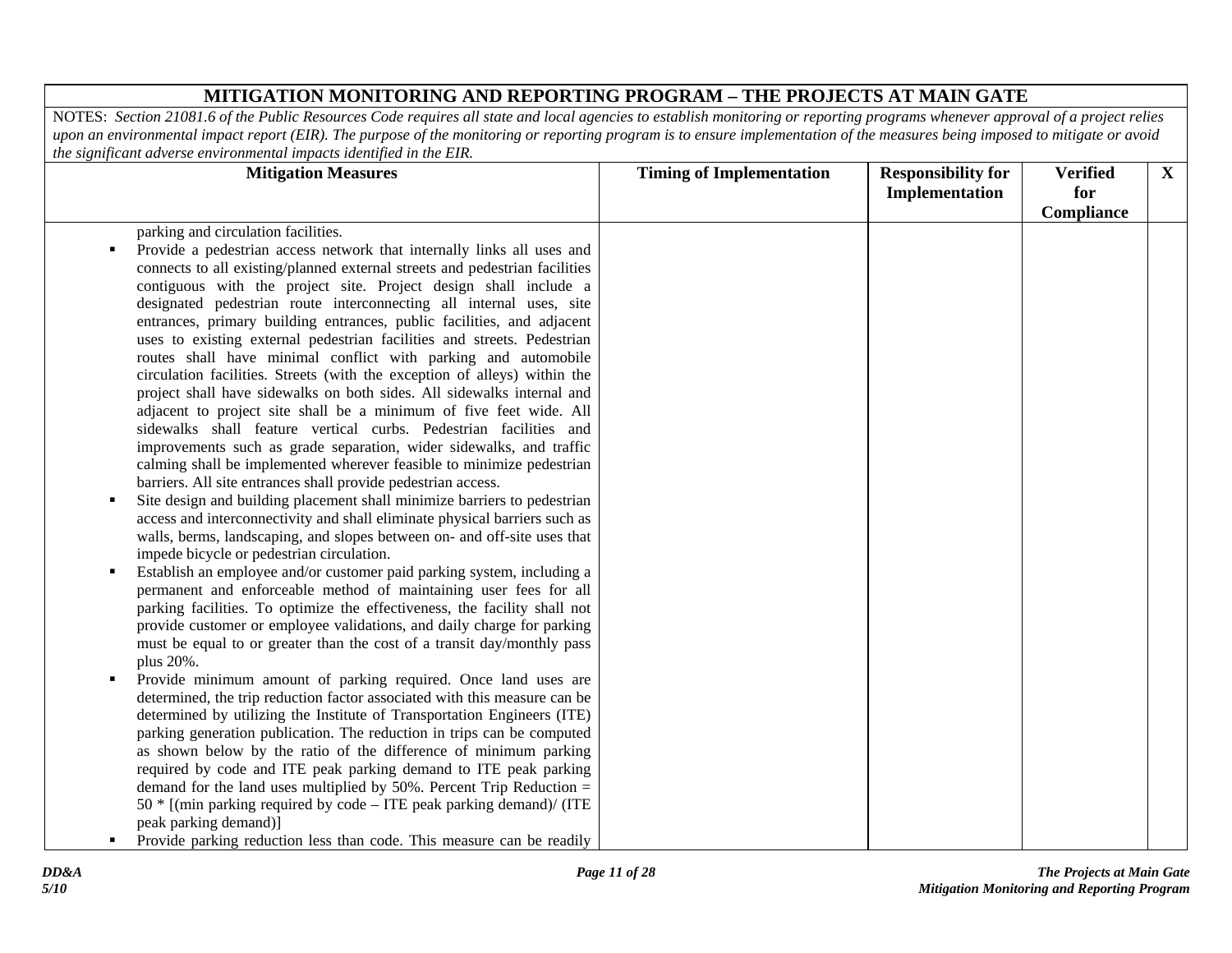| me sixhijiedhi daverse environmental impaels laenijied in me <b>E</b> nta<br><b>Mitigation Measures</b>                                                                                                                                                                                                                                                                                                                                                                                                                                                                                                                                                                                                                                                                                                                                                                                                                                                                                                                                                                                               | <b>Timing of Implementation</b> | <b>Responsibility for</b><br>Implementation | <b>Verified</b><br>for<br>Compliance | $\mathbf{X}$ |
|-------------------------------------------------------------------------------------------------------------------------------------------------------------------------------------------------------------------------------------------------------------------------------------------------------------------------------------------------------------------------------------------------------------------------------------------------------------------------------------------------------------------------------------------------------------------------------------------------------------------------------------------------------------------------------------------------------------------------------------------------------------------------------------------------------------------------------------------------------------------------------------------------------------------------------------------------------------------------------------------------------------------------------------------------------------------------------------------------------|---------------------------------|---------------------------------------------|--------------------------------------|--------------|
| implemented through a shared parking strategy, wherein parking is<br>utilized jointly among different land uses, buildings, and facilities in an<br>area that experience peak parking needs at different times of day and<br>day of the week.<br>Locate parking facilities away from street frontage.<br>٠<br>Provide parking lot areas with 50% tree cover within 10 years of<br>construction, in particular low emitting, low maintenance, native<br>drought resistant trees. This measure reduces urban heat island effect<br>and requirement for air conditioning, effective when combined with<br>other measures (e.g., electrical maintenance equipment and reflective<br>paving material).<br>Prohibit open wood burning fireplaces in the hotel units unless they are<br>$\blacksquare$<br>natural gas-fired or EPA certified wood heaters that meet EPA's<br>particulates emission standard of 7.5 grams per hour.<br>Use only low-VOC paints (i.e., paints that contain at least 22% less<br>VOC by volume than requirements of adopted coatings rules as of the<br>date of this document). |                                 |                                             |                                      |              |
| No certificate of occupancy for any phase or portion thereof of the project<br>shall be granted until all of the applicable measures have been implemented<br>by the project proponent. The proponent shall demonstrate that measures that<br>must be implemented throughout the life of the project are included in all<br>applicable CC&Rs, commercial center rules and regulations, and draft tenant<br>lease agreements.                                                                                                                                                                                                                                                                                                                                                                                                                                                                                                                                                                                                                                                                          |                                 |                                             |                                      |              |
| The above measures would reduce emissions of ozone precursors; however,<br>based upon the Urbemis model analysis in Appendix B, these reductions can<br>only be demonstrated at this time to reduce emissions by less than 5%. In<br>some cases such as the energy and water conservation measures, the<br>reductions would occur due to reduced energy generation at the various<br>regional power plants and these reductions in ozone precursors can not be<br>attributed to the project. In particular, the majority (98%) of ozone precursor<br>emissions due to project operation are vehicular travel. The transportation<br>demand management and facility improvements provided above have been<br>incorporated into the traffic modeling and Urbemis analyses to the extent                                                                                                                                                                                                                                                                                                                 |                                 |                                             |                                      |              |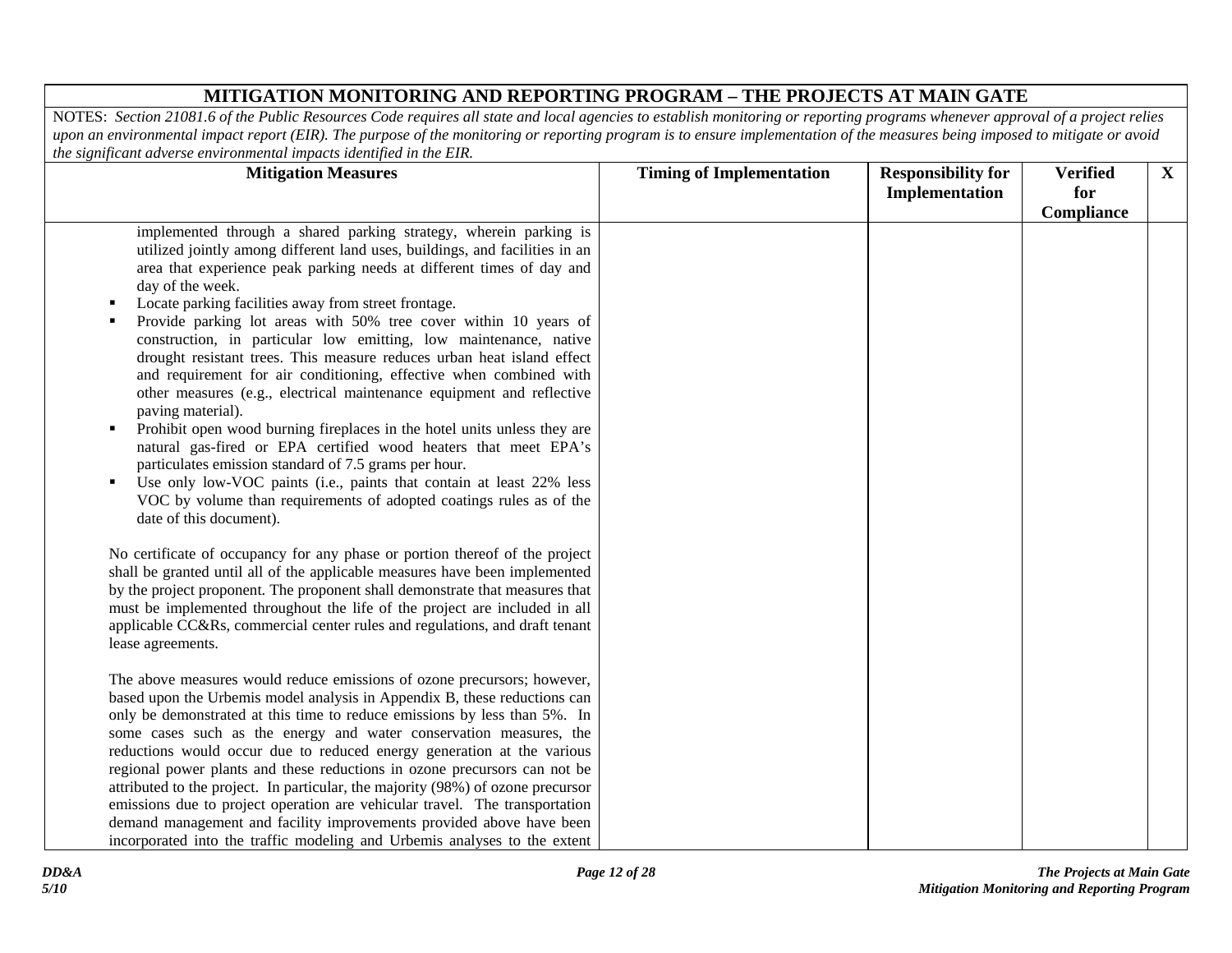|           | <b>Mitigation Measures</b>                                                                                                                                                                                                                                                                                                                                                                                                                                                                                                                                                                                                                                                                                                                                                                                                                                                                      | <b>Timing of Implementation</b>         | <b>Responsibility for</b><br>Implementation | <b>Verified</b><br>for<br>Compliance | $\mathbf{X}$ |
|-----------|-------------------------------------------------------------------------------------------------------------------------------------------------------------------------------------------------------------------------------------------------------------------------------------------------------------------------------------------------------------------------------------------------------------------------------------------------------------------------------------------------------------------------------------------------------------------------------------------------------------------------------------------------------------------------------------------------------------------------------------------------------------------------------------------------------------------------------------------------------------------------------------------------|-----------------------------------------|---------------------------------------------|--------------------------------------|--------------|
|           | possible; however, the effectiveness and adequacy of these measures is<br>unknown, precluding substantial quantitative emission reductions.                                                                                                                                                                                                                                                                                                                                                                                                                                                                                                                                                                                                                                                                                                                                                     |                                         |                                             |                                      |              |
| $4.3 - 4$ | In addition to measures listed above under mitigation 4.3-3, in order to<br>further reduce greenhouse gas emissions, the application for site plan review<br>(and approval of all proposed construction of structures and site<br>improvements, including but not limited to determination of substantial<br>conformance, building permits and grading permits in conformance with<br>Section 8.4 - Development Review and Application Procedures of the<br>Specific Plan) shall include the following measures:<br>Preserve existing trees, and plant replacement trees at a set ratio.<br>Reuse and recycle construction and demolition waste (including, but not<br>limited to, soil, vegetation, concrete, lumber, metal, and cardboard).<br>Provide interior and exterior storage areas for recyclables and green<br>٠<br>waste and adequate recycling containers located in public areas. | Prior to Issuance of Building Permit    | Applicant                                   | City of Seaside                      |              |
| $4.7 - 1$ | If project activities cannot avoid the nesting season (generally March $1 -$<br>August 31), the applicant shall retain a qualified biologist to conduct<br>focused pre-construction surveys for nesting birds within 30 days of the<br>commencement of construction activities to avoid impacts to any nesting<br>birds present. The pre-construction surveys shall be conducted in all areas<br>that may provide suitable nesting habitat within 300 feet of the construction<br>area. If active nests are found, the biologist shall establish a suitable<br>construction buffer until the young have fledged. For construction activities<br>that occur outside of the nesting season (generally September 1 through<br>February 28), pre-construction surveys are not required.                                                                                                             | Prior to Project Construction (30 days) | Applicant                                   | City of Seaside                      |              |
| $4.4 - 2$ | In order to minimize impacts to trees that would be retained on the site, a<br>tree protection program shall be provided to the City and implemented under<br>the guidance of a monitoring qualified arborist during construction. Prior to<br>the issuance of any grading permit, the project applicant shall submit<br>evidence, including design-level plans to the City of Seaside Public Works<br>Director demonstrating that tree protection measures are incorporated for<br>both the pre-construction and construction phases of the project. This<br>program should include, at a minimum, the following features:<br>Pre-construction<br>1. The applicant shall retain a qualified arborist to monitor the site during                                                                                                                                                                | Prior to Issuance of Grading Permit     | Applicant                                   | City of Seaside                      |              |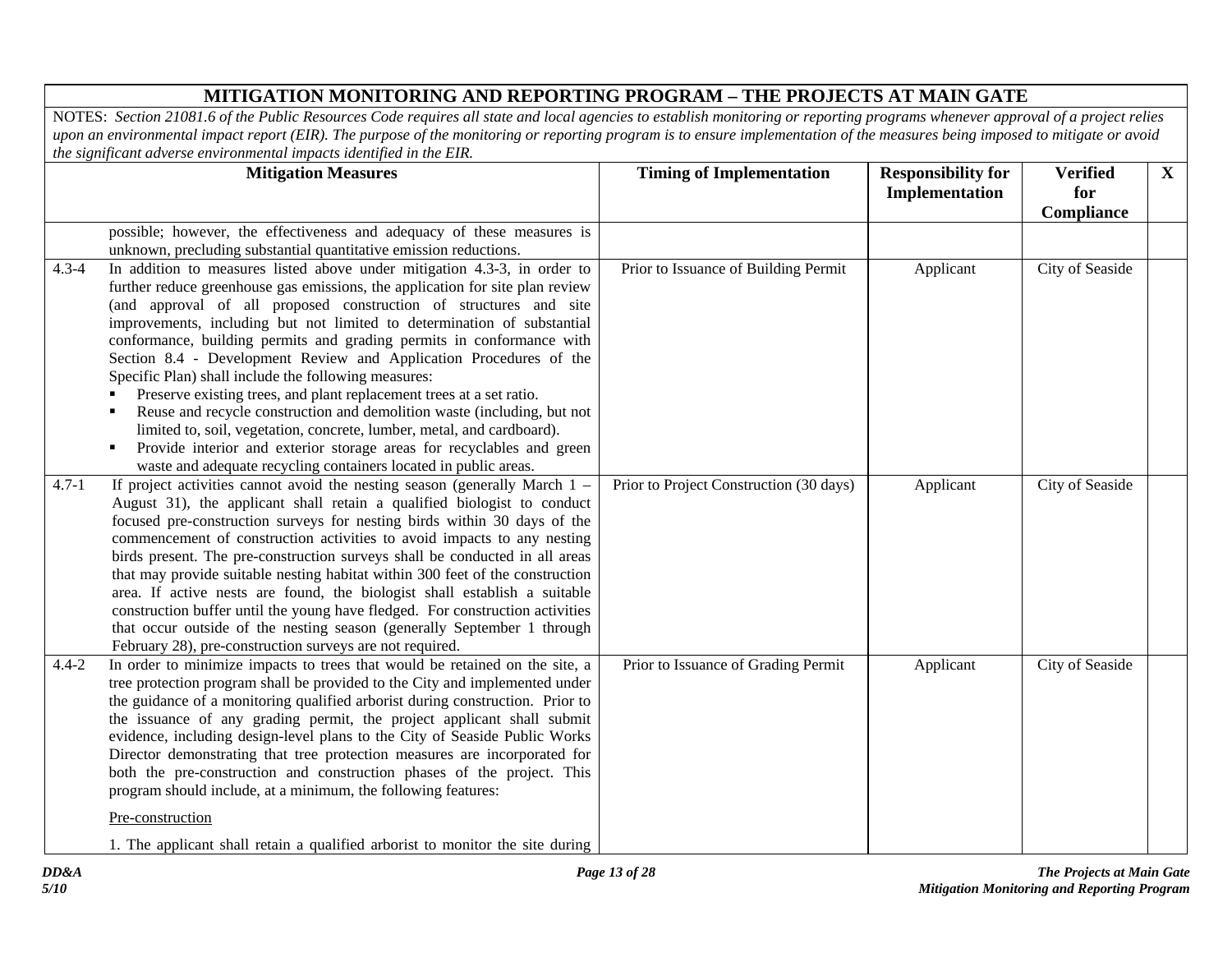| me sixumeum uuverse environmenuu impueis ulenimeu in me Liiv.<br><b>Mitigation Measures</b>                                                                                                                                                                                                   | <b>Timing of Implementation</b> | <b>Responsibility for</b><br>Implementation | <b>Verified</b><br>for | $\mathbf{X}$ |
|-----------------------------------------------------------------------------------------------------------------------------------------------------------------------------------------------------------------------------------------------------------------------------------------------|---------------------------------|---------------------------------------------|------------------------|--------------|
| construction. The construction supervisor shall meet with the consulting<br>arborist before beginning work to discuss work procedures and tree<br>protection.                                                                                                                                 |                                 |                                             | Compliance             |              |
| 2. Fence all trees to be retained to completely enclose the Tree Protection<br>Zone prior to demolition, grubbing or grading. Fences shall be 6 foot chain<br>link or equivalent as approved by consulting arborist. Fences are to remain<br>until all grading and construction is completed. |                                 |                                             |                        |              |
| 3. Prune trees to be preserved to clean the crown and to provide clearance.<br>All pruning shall be completed or supervised by a certified arborist and<br>adhere to the Best Management Practices for Pruning established by the<br>International Society of Arboriculture.                  |                                 |                                             |                        |              |
| <b>During Construction</b>                                                                                                                                                                                                                                                                    |                                 |                                             |                        |              |
| 1. No grading, construction, demolition or other work shall occur within the<br>Tree Protection Zone. Any modifications must be approved and monitored<br>by the consulting arborist.                                                                                                         |                                 |                                             |                        |              |
| 2. Any root pruning required for construction purposes shall receive the prior<br>approval of, and be supervised by, the consulting arborist.                                                                                                                                                 |                                 |                                             |                        |              |
| 3. Supplemental irrigation shall be applied as determined by the consulting<br>arborist.                                                                                                                                                                                                      |                                 |                                             |                        |              |
| 4. If injury should occur to any tree during construction, it shall be evaluated<br>as soon as possible by the consulting arborist so that appropriate treatments<br>can be applied.                                                                                                          |                                 |                                             |                        |              |
| 5. No excess soil, chemicals, debris, equipment or other materials shall be<br>dumped or stored within the Tree Protection Zone.                                                                                                                                                              |                                 |                                             |                        |              |
| 6. Any additional tree pruning needed for clearance during construction must<br>be performed or supervised by an Arborist and not by construction<br>personnel.                                                                                                                               |                                 |                                             |                        |              |
| As trees withdraw water from the soil, expansive soils may shrink within the<br>root area. Therefore, foundations, footings and pavements on expansive<br>soils near trees shall be designed to withstand differential displacement.                                                          |                                 |                                             |                        |              |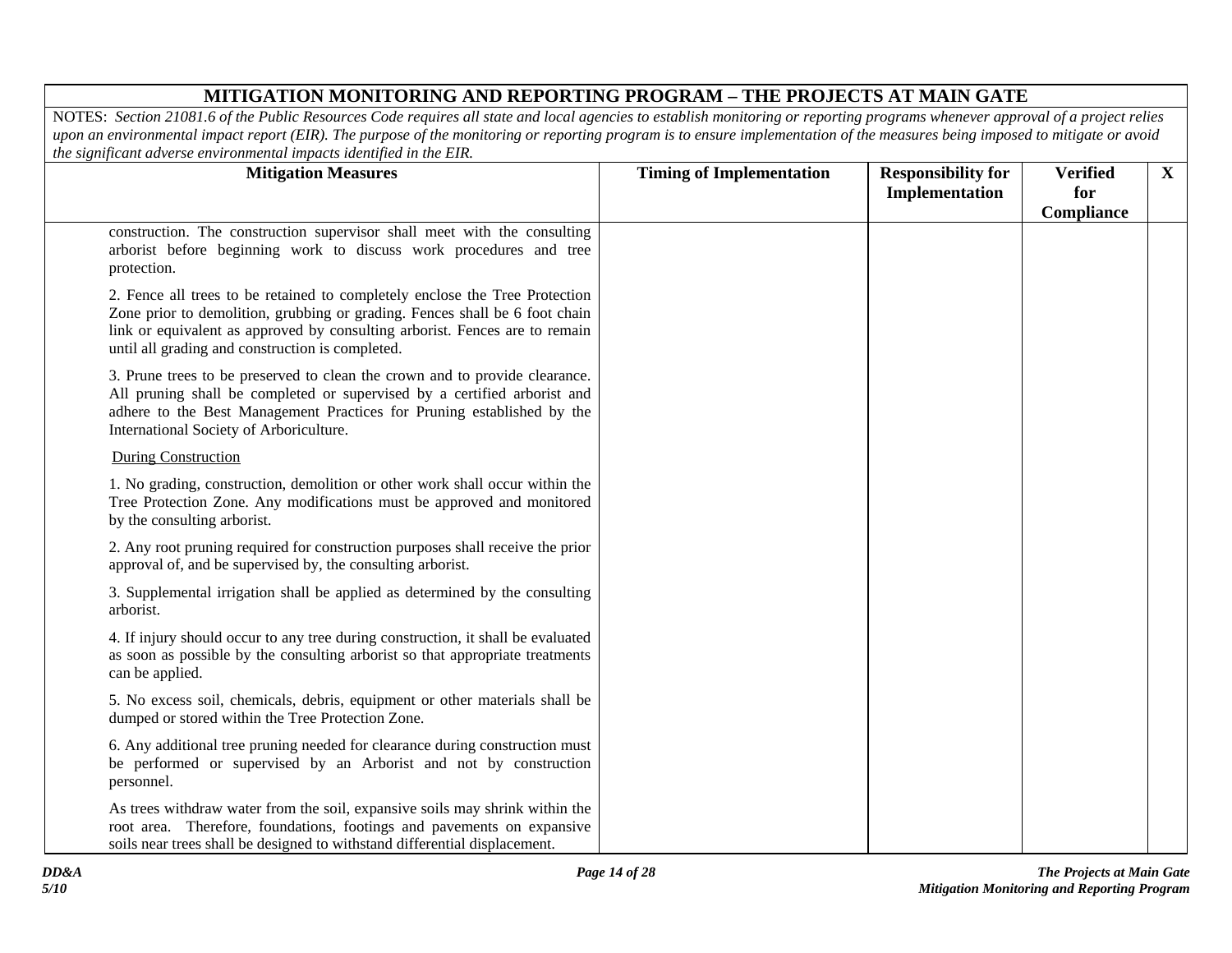|           | <b>Mitigation Measures</b>                                                                                                                                                                                                                                                                                                                                                                                                                                                                                                                                                                                                                                                                                                                                                                                                                                                                                                                                                                                                                                                                                                                                                                                                                          | <b>Timing of Implementation</b>                                                                       | <b>Responsibility for</b>                   | <b>Verified</b> | $\mathbf{X}$ |
|-----------|-----------------------------------------------------------------------------------------------------------------------------------------------------------------------------------------------------------------------------------------------------------------------------------------------------------------------------------------------------------------------------------------------------------------------------------------------------------------------------------------------------------------------------------------------------------------------------------------------------------------------------------------------------------------------------------------------------------------------------------------------------------------------------------------------------------------------------------------------------------------------------------------------------------------------------------------------------------------------------------------------------------------------------------------------------------------------------------------------------------------------------------------------------------------------------------------------------------------------------------------------------|-------------------------------------------------------------------------------------------------------|---------------------------------------------|-----------------|--------------|
|           |                                                                                                                                                                                                                                                                                                                                                                                                                                                                                                                                                                                                                                                                                                                                                                                                                                                                                                                                                                                                                                                                                                                                                                                                                                                     |                                                                                                       | Implementation                              | for             |              |
|           |                                                                                                                                                                                                                                                                                                                                                                                                                                                                                                                                                                                                                                                                                                                                                                                                                                                                                                                                                                                                                                                                                                                                                                                                                                                     |                                                                                                       |                                             | Compliance      |              |
| $4.5 - 1$ | In order to ensure that project-impacts to potentially unknown resources are<br>avoided, the project proponent shall be responsible for on-going monitoring<br>of project construction. Prior to the issuance of any grading permit, the<br>project proponent shall provide the City of Seaside with documentation<br>identifying construction personnel that will be responsible for on-site<br>monitoring. If during the course of project construction, archaeological<br>resources or human remains are accidentally discovered during construction,<br>work shall be halted within 165 feet of the find until a qualified professional<br>archaeologist can evaluate it. Work shall not recommence until the project<br>archaeologist has submitted documentation to the City indicating that<br>discovered resources have been adequately salvaged and no further resources<br>have been identified within the area of disturbance.                                                                                                                                                                                                                                                                                                           | <b>During Project Construction</b>                                                                    | Applicant &<br>Applicant's<br>Archaeologist | City of Seaside |              |
| $4.7 - 2$ | In order to ensure that the proposed project does not impact buried human<br>remains during project construction, the project proponent shall be<br>responsible for on-going monitoring of project construction. Prior to the<br>issuance of any grading permit, the project proponent shall provide the City<br>of Seaside with documentation identifying construction personnel that will be<br>responsible for on-site monitoring. If buried human remains are encountered<br>during construction, work in that area must halt and the archaeologist and the<br>coroner immediately notified. If the remains are determined to be Native<br>American, then the NAHC must be notified within 24 hours as required by<br>Public Resources Code 5097. The NAHC will notify designated Most Likely<br>Descendants who will provide recommendations for the treatment of the<br>remains within 24 hours. The NAHC will mediate any disputes regarding<br>treatment of remains. Work shall not recommence until the project<br>archaeologist, coroner, and NAHC, submit documentation to the City<br>indicating that buried human remains have been adequately salvaged and no<br>further remains have been identified within the area of disturbance. | Prior to Issuance of Grading Permit<br>(Documentation)<br>During Project Construction<br>(Monitoring) | Applicant<br>Construction<br>Contractors    | City of Seaside |              |
| $4.6 - 1$ | In order to minimize potential safety risks associated with seismic hazards<br>and on-site soils, the project proponent shall retain a registered geotechnical<br>engineer prepare a design-level geotechnical analysis prior to the issuance of<br>any grading and/or building permit. The design-level analysis shall address<br>site preparation measures and foundation design requirements appropriate for<br>on-site soils. The design-level analysis shall be submitted to the satisfaction<br>of the City of Seaside Public Works Director prior to the issuance of any                                                                                                                                                                                                                                                                                                                                                                                                                                                                                                                                                                                                                                                                     | Prior to Issuance of Grading or Building<br>Permits                                                   | Applicant                                   | City of Seaside |              |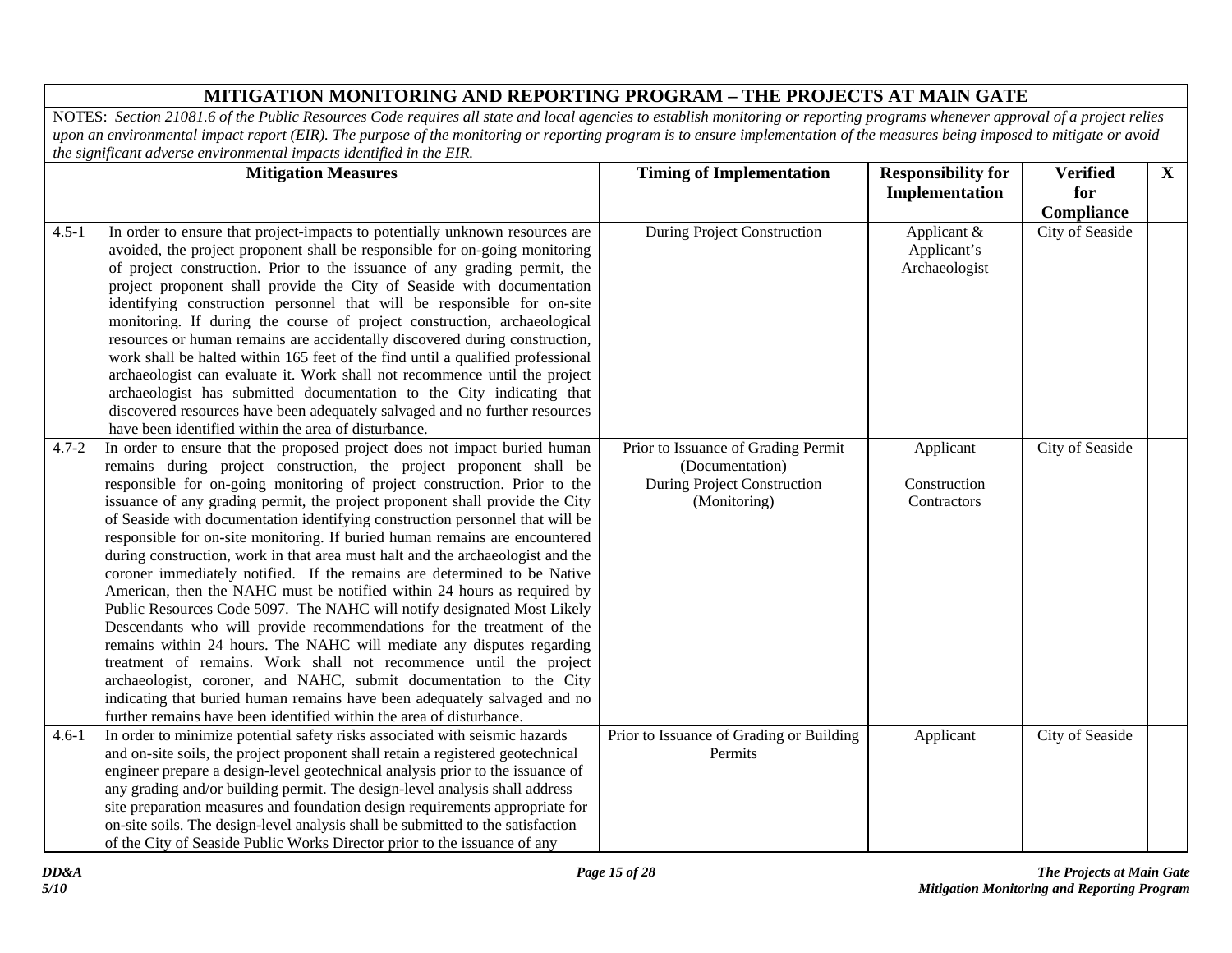|           |    | <b>Mitigation Measures</b>                                                                                                                                       | <b>Timing of Implementation</b>          | <b>Responsibility for</b> | <b>Verified</b> | $\mathbf{X}$ |
|-----------|----|------------------------------------------------------------------------------------------------------------------------------------------------------------------|------------------------------------------|---------------------------|-----------------|--------------|
|           |    |                                                                                                                                                                  |                                          | Implementation            | for             |              |
|           |    |                                                                                                                                                                  |                                          |                           | Compliance      |              |
|           |    | grading and/or building permit. Final design-level project plans shall be                                                                                        |                                          |                           |                 |              |
|           |    | designed in accordance with the approved geotechnical analysis.                                                                                                  |                                          |                           |                 |              |
| $4.6 - 2$ |    | In order to reduce on-site erosion due to project construction and operation,                                                                                    | Prior to Issuance of Grading or Building | Applicant                 | City of Seaside |              |
|           |    | an erosion control plan and Storm Water Pollution Prevention Plan (SWPPP)                                                                                        | Permits                                  |                           |                 |              |
|           |    | shall be prepared for the site preparation, construction, and post-construction<br>periods by a registered civil engineer or certified professional. The erosion |                                          |                           |                 |              |
|           |    | control plan shall incorporate best management practices consistent with the                                                                                     |                                          |                           |                 |              |
|           |    | requirements of the National Pollution Discharge Elimination System                                                                                              |                                          |                           |                 |              |
|           |    | (NPDES). The erosion component of the plan must at least meet the                                                                                                |                                          |                           |                 |              |
|           |    | requirements of SWPP required by the California State Water Resources                                                                                            |                                          |                           |                 |              |
|           |    | Control Board. If earth disturbing activities are proposed between October                                                                                       |                                          |                           |                 |              |
|           |    | 15 and April 15, these activities shall be restricted per the requirements of                                                                                    |                                          |                           |                 |              |
|           |    | Seaside Municipal Code Section 15.32.180(I). Prior to the issuance of any                                                                                        |                                          |                           |                 |              |
|           |    | permit, the project proponent shall submit detailed plans to the satisfaction of                                                                                 |                                          |                           |                 |              |
|           |    | the City of Seaside Public Works Director. The components of the erosion                                                                                         |                                          |                           |                 |              |
|           |    | control plan and SWPP shall be monitored for effectiveness by City of                                                                                            |                                          |                           |                 |              |
|           |    | Seaside Public Works. Erosion control measures may include, but not be                                                                                           |                                          |                           |                 |              |
|           |    | limited to, the following:                                                                                                                                       |                                          |                           |                 |              |
|           | a. | Limit disturbance of soils and vegetation disturbance removal to the                                                                                             |                                          |                           |                 |              |
|           |    | minimum area necessary for access and construction;                                                                                                              |                                          |                           |                 |              |
|           | b. | Confine all vehicular traffic associated with construction to the                                                                                                |                                          |                           |                 |              |
|           |    | right-of-way of designated access roads;                                                                                                                         |                                          |                           |                 |              |
|           | c. | Adhere to construction schedules designed to avoid periods of                                                                                                    |                                          |                           |                 |              |
|           |    | heavy precipitation or high winds;<br>Ensure that all exposed soil is provided with temporary drainage                                                           |                                          |                           |                 |              |
|           | d. | and soil protection when construction activity is shut down during                                                                                               |                                          |                           |                 |              |
|           |    | the winter periods; and                                                                                                                                          |                                          |                           |                 |              |
|           | e. | Inform construction personnel prior to construction and periodically                                                                                             |                                          |                           |                 |              |
|           |    | during construction activities of environmental concerns, pertinent                                                                                              |                                          |                           |                 |              |
|           |    | laws and regulations, and elements of the proposed erosion control                                                                                               |                                          |                           |                 |              |
|           |    | measures.                                                                                                                                                        |                                          |                           |                 |              |
| $4.6 - 3$ |    | In order to ensure that construction and post construction erosion is                                                                                            | Prior to Issuance of Building or Grading | Applicant                 | City of Seaside |              |
|           |    | minimized, all disturbed areas shall be re-planted with appropriate native                                                                                       | Permits (Landscape Plan)                 |                           |                 |              |
|           |    | vegetation (see Appendix C of the Specific Plan for suggested plant palette).                                                                                    | During and After Construction            | Landscape Architect       |                 |              |
|           |    | A re-vegetation and landscaping plan shall be prepared by a landscape                                                                                            | (Monitoring)                             |                           |                 |              |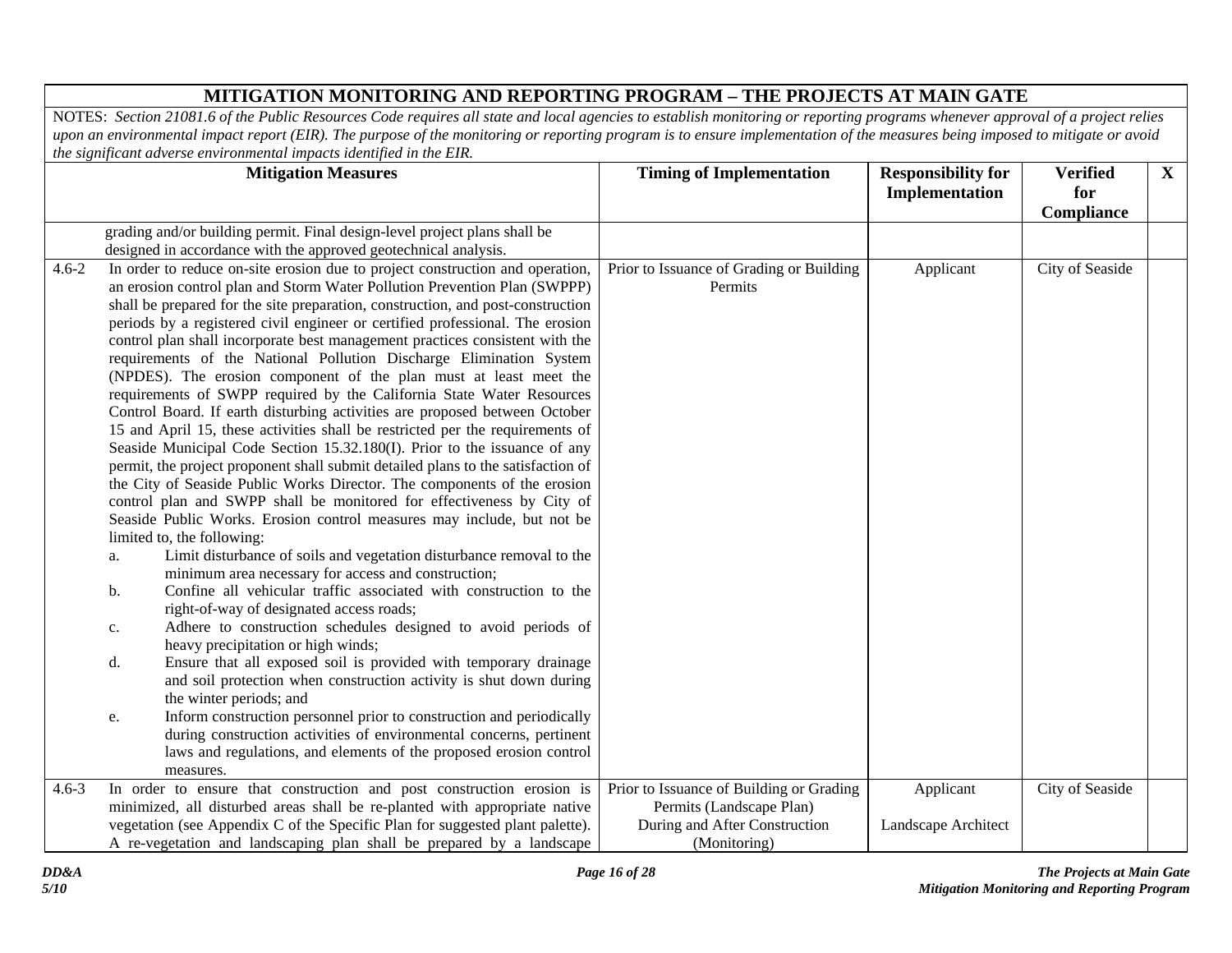| <b>Mitigation Measures</b>                                                                                                                                                                                                                                                                                                                                                                                                                                                                                                                                                                                                                                                                                                                                                                                                                                                                                                                                                                                                                                                                                                                                                                                                                                                                                                                                                                                                                                                                                                                                                                                                                                                                                                                                                                                                                                                                                                                                                                                   | <b>Timing of Implementation</b>      | <b>Responsibility for</b><br>Implementation | <b>Verified</b><br>for        | $\mathbf{X}$ |
|--------------------------------------------------------------------------------------------------------------------------------------------------------------------------------------------------------------------------------------------------------------------------------------------------------------------------------------------------------------------------------------------------------------------------------------------------------------------------------------------------------------------------------------------------------------------------------------------------------------------------------------------------------------------------------------------------------------------------------------------------------------------------------------------------------------------------------------------------------------------------------------------------------------------------------------------------------------------------------------------------------------------------------------------------------------------------------------------------------------------------------------------------------------------------------------------------------------------------------------------------------------------------------------------------------------------------------------------------------------------------------------------------------------------------------------------------------------------------------------------------------------------------------------------------------------------------------------------------------------------------------------------------------------------------------------------------------------------------------------------------------------------------------------------------------------------------------------------------------------------------------------------------------------------------------------------------------------------------------------------------------------|--------------------------------------|---------------------------------------------|-------------------------------|--------------|
| architect that includes erosion control replanting. This plan shall include<br>construction and post construction replanting schedules to ensure adequate<br>re-vegetation occurs throughout project construction and operation and shall<br>be prepared consistent to the requirements of the Specific Plan. This plan<br>shall be reviewed and approved by the City of Seaside Board of<br>Architectural Review, prior to the issuance of any grading or building<br>permit. Implementation of construction phase replanting shall be monitored<br>by the City of Seaside to ensure erosion control replanting is successful.<br>Project replanting shall be continually monitored by the landscape architect<br>for a duration of three years. The landscape architect shall submit annual<br>monitoring reports to the City of Seaside after each successive year detailing<br>the success of landscaping. Success shall be based on an 80% survival rate.<br>If it is determined that the replanting has not been successful, additional<br>replanting shall be required by the City of Seaside.<br>In order to minimize potential human health hazards associated with the<br>$4.7 - 1$<br>historical use of the project site, the project proponent shall retain a qualified<br>professional to perform a Phase 1 Environmental Site Assessment consistent<br>with the recommendations of the Initial Environmental Review and in<br>accordance with American Society for Testing and Materials (ASTM)<br>process E1527. This report shall be approved by the City of Seaside Director<br>of Public Works prior to the issuance of any grading permit. If the results of<br>the Phase I indicate that previous uses may have impacted on-site soils<br>and/or groundwater, the project applicant shall conduct a Phase II subsurface<br>testing program prior to the issuance of a grading permit. If results indicate<br>the presence of such materials in excess of screening levels for commercial | Prior to Issuance of Building Permit | Applicant                                   | Compliance<br>City of Seaside |              |
| uses, a Remediation Plan shall be prepared and implemented to reduce<br>contamination to acceptable levels, maintain the safety of construction<br>workers and future site users, and assure proper management of<br>contaminated materials in accordance with state and local regulatory<br>requirements. This plan shall be subject to review and approval by the<br>Monterey County Health Department. Evidence shall be provided to the City                                                                                                                                                                                                                                                                                                                                                                                                                                                                                                                                                                                                                                                                                                                                                                                                                                                                                                                                                                                                                                                                                                                                                                                                                                                                                                                                                                                                                                                                                                                                                             |                                      |                                             |                               |              |
| of Seaside, prior to the issuance of any grading permit, demonstrating that all<br>necessary remedial actions have been completed pursuant to the approved<br>Remediation Plan.                                                                                                                                                                                                                                                                                                                                                                                                                                                                                                                                                                                                                                                                                                                                                                                                                                                                                                                                                                                                                                                                                                                                                                                                                                                                                                                                                                                                                                                                                                                                                                                                                                                                                                                                                                                                                              |                                      |                                             |                               |              |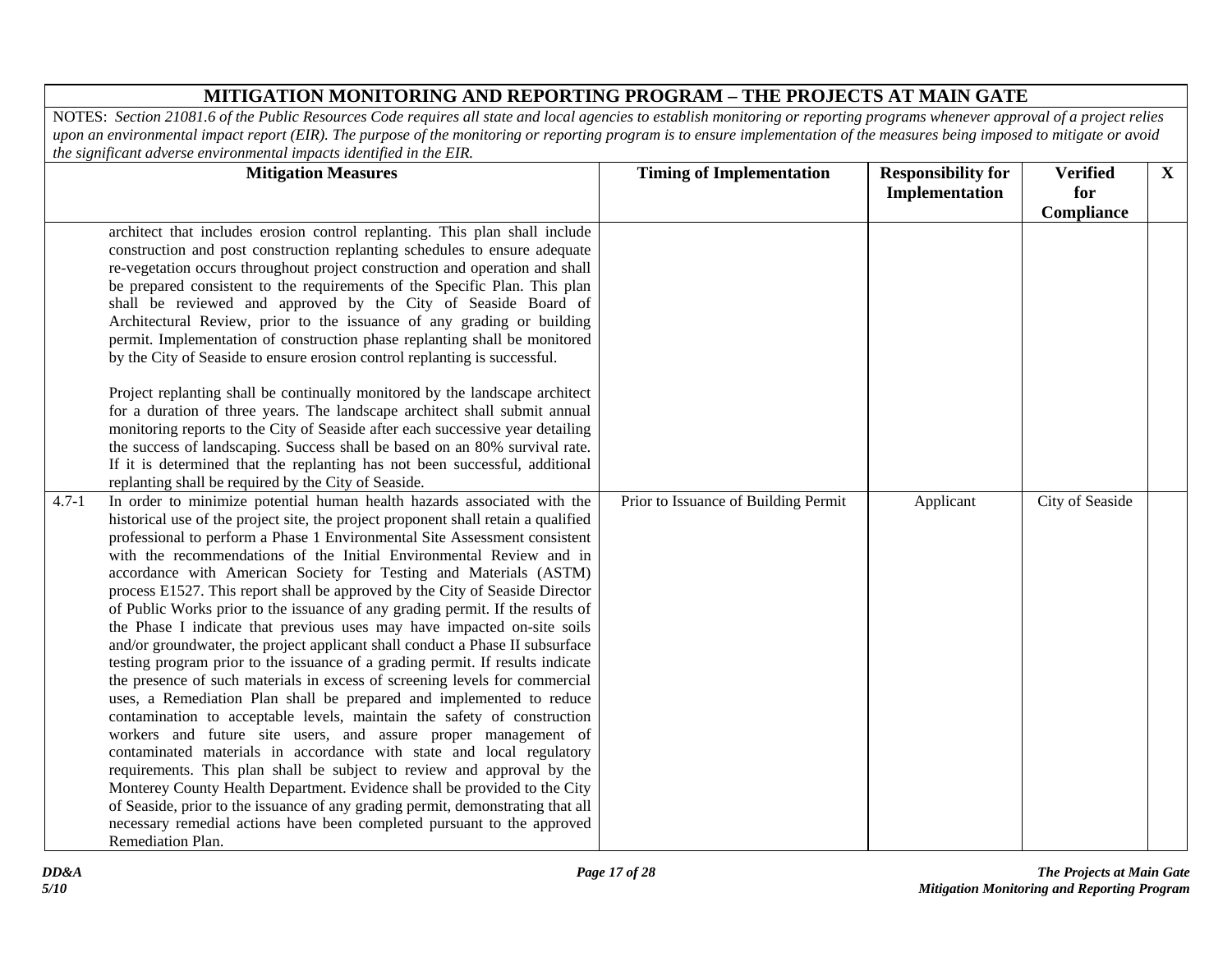|           | <b>Mitigation Measures</b>                                                                                                                                                                                                                                                                                                                                                                                                                                                                                                                                                                                                                                                                                                                                                                                                                                                                                                                                                                                                                          | <b>Timing of Implementation</b>     | <b>Responsibility for</b> | <b>Verified</b> | $\mathbf{X}$ |
|-----------|-----------------------------------------------------------------------------------------------------------------------------------------------------------------------------------------------------------------------------------------------------------------------------------------------------------------------------------------------------------------------------------------------------------------------------------------------------------------------------------------------------------------------------------------------------------------------------------------------------------------------------------------------------------------------------------------------------------------------------------------------------------------------------------------------------------------------------------------------------------------------------------------------------------------------------------------------------------------------------------------------------------------------------------------------------|-------------------------------------|---------------------------|-----------------|--------------|
|           |                                                                                                                                                                                                                                                                                                                                                                                                                                                                                                                                                                                                                                                                                                                                                                                                                                                                                                                                                                                                                                                     |                                     | Implementation            | for             |              |
|           |                                                                                                                                                                                                                                                                                                                                                                                                                                                                                                                                                                                                                                                                                                                                                                                                                                                                                                                                                                                                                                                     |                                     |                           | Compliance      |              |
| $4.7 - 2$ | In order to reduce human health risks to construction personnel and future<br>site occupants, the project proponent shall retain a qualified consultant to<br>survey all buildings for asbestos under the National Emissions Standards for<br>Hazardous Air Pollutants (NESHAP) guidelines prior to demolition. If<br>asbestos containing material is documented within existing on-site structures,<br>all potentially friable asbestos shall be removed prior to building demolition<br>in accordance with NESHAP guidelines. Prior to the issuance of a grading<br>permit, the project proponent shall submit written evidence to the City of<br>Seaside Community Development Director from a qualified consultant<br>demonstrating that all asbestos containing material has been properly<br>removed and demolition activities may proceed without exposing<br>construction personnel to asbestos related-hazards.                                                                                                                            | During Project Construction         | Applicant                 | City of Seaside |              |
| $4.7 - 3$ | In order to reduce human health risks to construction personnel and future<br>site occupants, the project proponent shall retain a qualified consultant to<br>conduct a lead-based paint survey to evaluate the presence of lead-based<br>paint prior to demolition. If lead-based paint is observed within existing<br>buildings and the surrounding area, all peeling and flaking lead-based paint<br>shall be removed and properly disposed of separately from building debris,<br>in accordance with current Department of Toxic Substances Control polices.<br>All site soils contaminated by lead-based paint shall be removed and<br>properly disposed prior to any construction activities. Prior to the issuance<br>of a grading permit, the project proponent shall submit written evidence to<br>the City of Seaside Community Development Director from a qualified<br>consultant demonstrating that all lead-based paint has been properly<br>removed and that no further health hazards related to lead-based paint exist<br>on-site. | Prior to Demolition                 | Applicant                 | City of Seaside |              |
| $4.7 - 4$ | In order to minimize potential health and safety risks due to the exposure to<br>OE, the project proponent, prior to the issuance of any grading permit, shall<br>coordinate with the Presidio of Monterey, Directorate of Environmental and<br>Natural Resources Management (DENR), to develop a safety program that<br>specifies protocols relative to Munitions and Explosives of Concern (MEC)<br>in accordance with Cal-OSHA and U.S. Department of the Army<br>regulations. This program shall be approved by the U.S. Army and the<br>approved program shall be submitted to the City of Seaside Deputy City<br>Manager - Resources Management Services, or designated representative,                                                                                                                                                                                                                                                                                                                                                       | Prior to Issuance of Grading Permit | Applicant                 | City of Seaside |              |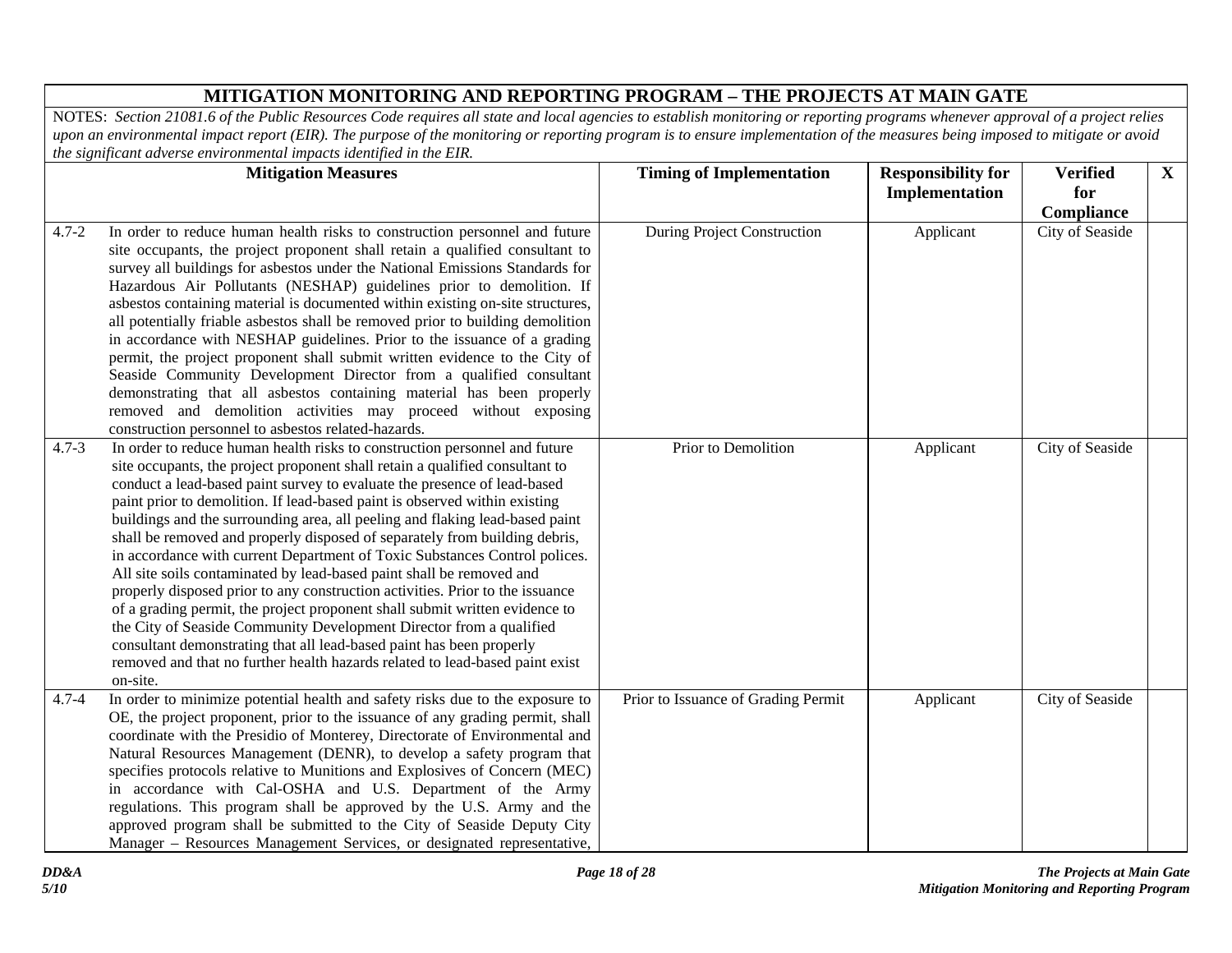|            | <b>Mitigation Measures</b>                                                                                                                                                                                                                                                                                                                                                                                                                                                                                                                                                                                                                                                                                                                                                                                                                                                                   | <b>Timing of Implementation</b>                     | <b>Responsibility for</b><br>Implementation | <b>Verified</b><br>for | $\mathbf{X}$ |
|------------|----------------------------------------------------------------------------------------------------------------------------------------------------------------------------------------------------------------------------------------------------------------------------------------------------------------------------------------------------------------------------------------------------------------------------------------------------------------------------------------------------------------------------------------------------------------------------------------------------------------------------------------------------------------------------------------------------------------------------------------------------------------------------------------------------------------------------------------------------------------------------------------------|-----------------------------------------------------|---------------------------------------------|------------------------|--------------|
|            |                                                                                                                                                                                                                                                                                                                                                                                                                                                                                                                                                                                                                                                                                                                                                                                                                                                                                              |                                                     |                                             | Compliance             |              |
|            | prior to the issuance of any grading or building permit. In the event that OE<br>are uncovered during the course of project construction and other site<br>disturbing activities, all work shall cease and Presidio Police shall be<br>notified. Work shall not commence until the ordnance has been removed<br>from the site and the surrounding site soils have been sampled and<br>remediated to acceptable levels if soil sampling reveals lead or other soil<br>contamination has occurred due to the presence of munitions.                                                                                                                                                                                                                                                                                                                                                            |                                                     |                                             |                        |              |
| $4.7 - 5$  | In order to minimize potential health and safety risks due to the exposure to<br>OE, all construction personnel shall attend a U.S. Army sponsored OE<br>safety debriefing, prior to the issuance of any grading or building permit.<br>This briefing shall identify the variety of OE that is expected to exist on the<br>former Fort Ord and the necessary actions to be taken if a suspicious item is<br>discovered during the course of project construction. The project proponent<br>and/or their agent shall submit written evidence to the City of Seaside<br>Deputy City Manager - Resources Management Services or designated<br>representative from the U.S. Army demonstrating that construction<br>personnel have received OE identification training, prior to the issuance of<br>any grading or building permit.                                                              | Prior to Issuance of Grading or Building<br>Permits | Construction<br>Contractors                 | City of Seaside        |              |
| $4.8 - 1$  | In order to avoid water quality impacts during construction, the applicant<br>shall obtain a National Pollution Discharge Elimination System Program<br>General Construction Permit from the State Water Resources Control Board<br>and prepare an erosion control plan, prior to the issuance of a grading<br>permit. Specific requirements are detailed in mitigation measures 4.6-2 and<br>4.6-3 in 4.6 above.                                                                                                                                                                                                                                                                                                                                                                                                                                                                            | Prior to Issuance of Grading Permit                 | Applicant                                   | City of Seaside        |              |
| $4.10 - 1$ | In order to avoid interior noise impacts at the proposed hotel, the applicant<br>shall prepare a project-specific acoustical analysis prior to issuance of a<br>building permit for the hotel. Final project design shall incorporate the<br>recommendations of the analysis to achieve interior noise levels of 45 CNEL<br>for portions of the hotel exposed to exterior noise levels greater than 65 dBA<br>CNEL. Building sound insulation requirements shall include the provision of<br>forced-air mechanical ventilation for all hotel units, so that windows can be<br>closed at the occupant's discretion. Special building construction techniques<br>(e.g., sound-rated windows and building facade treatments) may be required<br>for hotel units adjacent to Second Avenue. These treatments include, but are<br>not limited to, sound-rated windows and doors, sound-rated wall | Prior to Issuance of Building Permit                | Applicant                                   | City of Seaside        |              |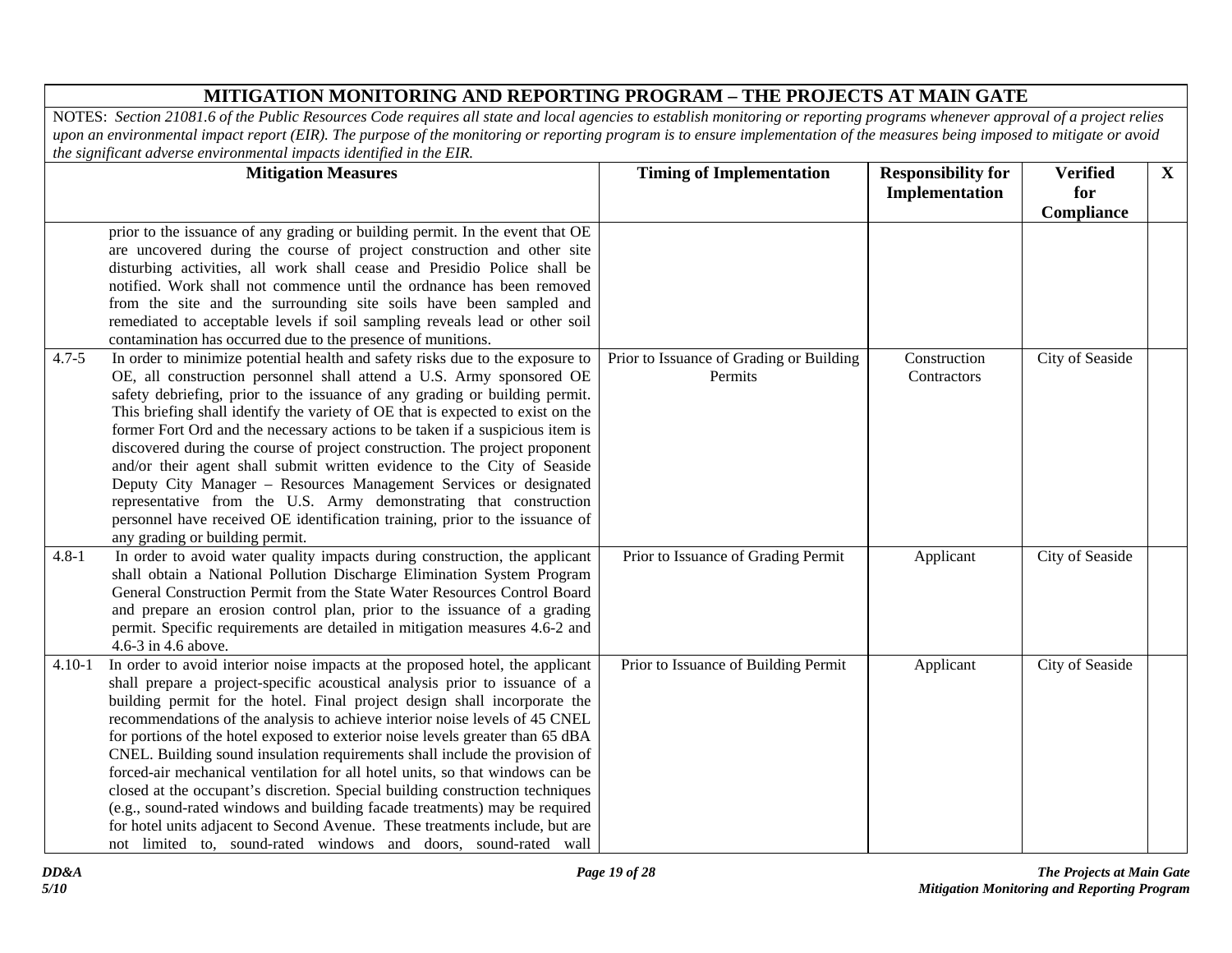|            | <b>Mitigation Measures</b>                                                                                                                                                                                                                                                                                                                                                                                                                                                                                                                                                                                                                                                                                                                                                                                                                                                                                                                                                                                                                                                                                                                                                                                                                                                                                                   | <b>Timing of Implementation</b>                     | <b>Responsibility for</b> | <b>Verified</b>                | $\mathbf{X}$ |
|------------|------------------------------------------------------------------------------------------------------------------------------------------------------------------------------------------------------------------------------------------------------------------------------------------------------------------------------------------------------------------------------------------------------------------------------------------------------------------------------------------------------------------------------------------------------------------------------------------------------------------------------------------------------------------------------------------------------------------------------------------------------------------------------------------------------------------------------------------------------------------------------------------------------------------------------------------------------------------------------------------------------------------------------------------------------------------------------------------------------------------------------------------------------------------------------------------------------------------------------------------------------------------------------------------------------------------------------|-----------------------------------------------------|---------------------------|--------------------------------|--------------|
|            |                                                                                                                                                                                                                                                                                                                                                                                                                                                                                                                                                                                                                                                                                                                                                                                                                                                                                                                                                                                                                                                                                                                                                                                                                                                                                                                              |                                                     | Implementation            | for                            |              |
|            | constructions, and acoustical caulking. The specific determination of<br>necessary treatments shall be conducted on a unit-by-unit basis. Evidence<br>shall be provided to the City of Seaside, prior to the issuance of the building<br>permit, demonstrating that all recommendations have been incorporated into<br>final hotel design.                                                                                                                                                                                                                                                                                                                                                                                                                                                                                                                                                                                                                                                                                                                                                                                                                                                                                                                                                                                   |                                                     |                           | Compliance                     |              |
| $4.10 - 2$ | In order to reduce the cumulative traffic noise impacts from the project on<br>future planned residential uses, the applicant shall incorporate noise<br>reduction methods where feasible. These measures shall be identified and<br>incorporated into final plans prior to project occupancy if noise attenuation<br>measures have not been implemented by the future residential uses.<br>Possible methods to reduce noise on the project site include the following<br>measures:<br>Constructing noise barriers to shield future sensitive outdoor use areas<br>proposed along Second Avenue to reduce noise levels by five dBA<br>CNEL. Final design of such barriers, including an assessment of their<br>feasibility and reasonableness, would be required during project level<br>review.<br>Repaving the segment of Second Avenue north of the project site to<br>Imjin Parkway to reduce noise levels by two to three dBA CNEL.<br>Installing traffic calming measures to slow traffic along Second Avenue<br>$\blacksquare$<br>to reduce noise by smoothing out the rise and fall in noise levels caused<br>by speeding vehicles.<br>Providing sound insulation treatments to the residential buildings, such<br>$\blacksquare$<br>as sound rated windows and doors, to reduce noise levels in interior<br>spaces. | Prior to Project Occupancy                          | Applicant                 | City of Seaside                |              |
| $4.11 - 1$ | In order to ensure that project buildout incorporates Criminal Prevention<br>through Environmental Design (CPTED) measures to minimize potential<br>police protection impacts, the project proponent shall submit site plans,<br>landscaping plans, and other design-level documentation to the satisfaction<br>of the City of Seaside Police Department prior to the issuance of any grading<br>and/or building permit. The City of Seaside Police Department shall review<br>documentation to ensure that the proposed project, to the extent feasible,<br>implements the following principles:<br>Maximizing the visibility of people, parking areas, and buildings;<br>Providing clear lines of site so that shoppers and vehicles are completely<br>$\blacksquare$                                                                                                                                                                                                                                                                                                                                                                                                                                                                                                                                                      | Prior to Issuance of Grading or Building<br>Permits | Applicant                 | City of Seaside<br>Police Dept |              |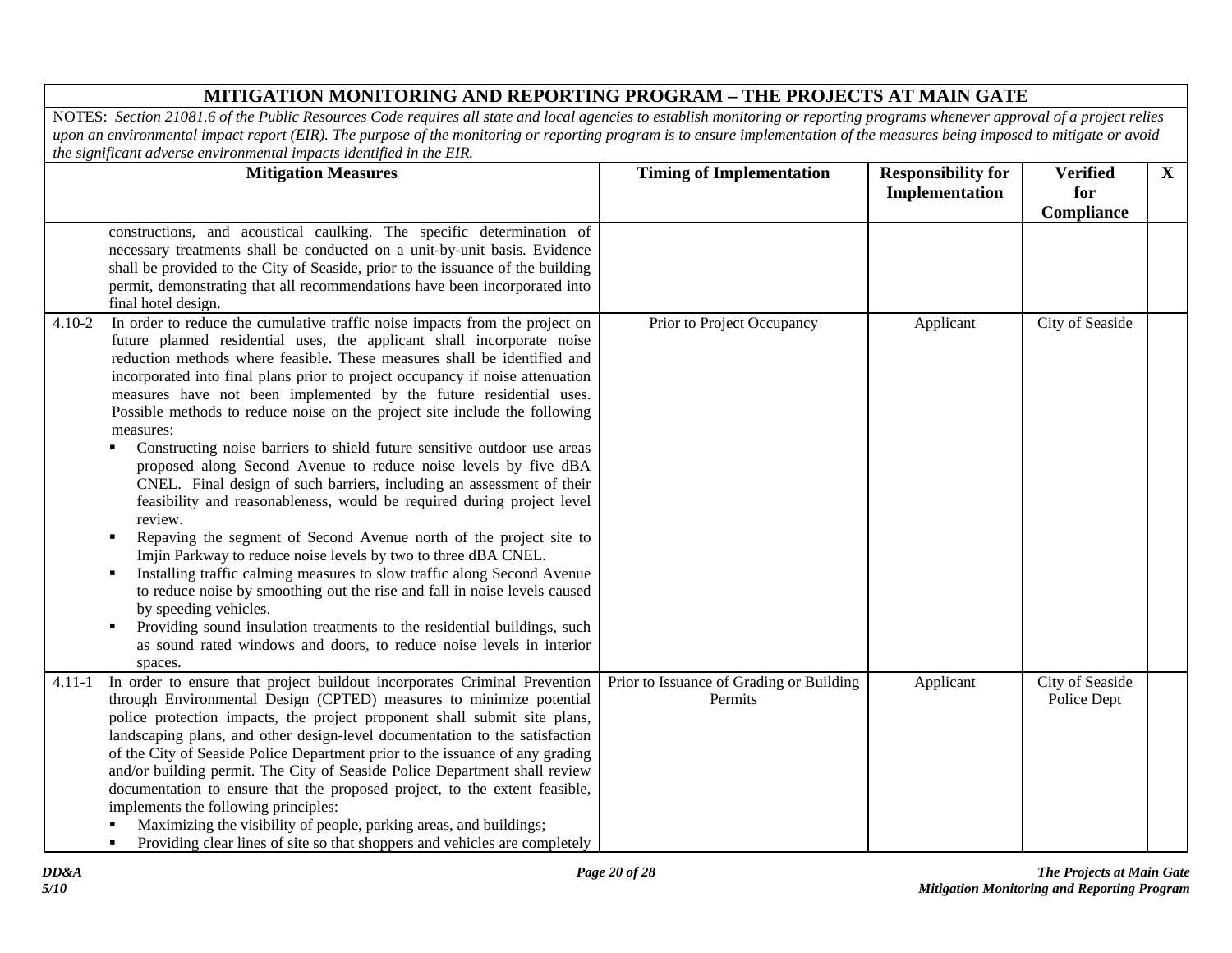|            | <b>Mitigation Measures</b>                                                                                                                                                                                                                                                                                                                                                                                                                                                                                                                                                                                                                                                                                                                                      | <b>Timing of Implementation</b>                     | <b>Responsibility for</b> | <b>Verified</b>                | $\mathbf{X}$ |
|------------|-----------------------------------------------------------------------------------------------------------------------------------------------------------------------------------------------------------------------------------------------------------------------------------------------------------------------------------------------------------------------------------------------------------------------------------------------------------------------------------------------------------------------------------------------------------------------------------------------------------------------------------------------------------------------------------------------------------------------------------------------------------------|-----------------------------------------------------|---------------------------|--------------------------------|--------------|
|            |                                                                                                                                                                                                                                                                                                                                                                                                                                                                                                                                                                                                                                                                                                                                                                 |                                                     | Implementation            | for                            |              |
|            | visible;<br>Concentrating trees and bushes outside of parking lots, with any other<br>٠<br>landscaping limited inside of the parking lot to allow a full view by<br>police, security, and other personnel;<br>Providing adequate lighting in the parking lots to illuminate all areas<br>$\blacksquare$<br>and allow video surveillance and observation by security as a deterrent<br>to criminals;<br>Providing target hardening at entry and access doors, windows,<br>٠<br>gateways, walls, and fencing;<br>Installing burglary and video alarms in all locations.<br>$\blacksquare$                                                                                                                                                                         |                                                     |                           | Compliance                     |              |
| $4.11 - 2$ | In order to ensure adequate site surveillance for police protection purposes,<br>the project proponent shall submit evidence to the City of Seaside Police<br>Department demonstrating that a wireless digital video surveillance system<br>that provides indoor and outdoor video surveillance will be provided, prior<br>to the issuance of any grading and/or building permit. The surveillance<br>system shall be monitored by on-site security staff and available to the City<br>of Seaside Police Department via a wireless connection, subject to the<br>review and approval of the City of Seaside Police Department. The security<br>system shall be installed and operational prior to the occupancy of any new<br>building within the project site. | Prior to Issuance of Grading or Building<br>Permits | Applicant                 | City of Seaside<br>Police Dept |              |
| $4.11 - 3$ | In order to avoid impacts to police services and response times, the project<br>proponent shall pay a fair share development fee for the purpose of<br>expanding Police Department headquarters office space, creating a<br>substation, expanding the wireless communications system, and other<br>facilities and equipment. Prior to the issuance of any building permits, the<br>project proponent shall pay a fair share development fee in the amount of<br>\$175,047, as identified in Table 5 of the Seaside Main Gate Fee Update<br>(April 2008) or equivalent as determined in the Development and<br>Disposition Agreement, for use at the former Fort Ord as determined by the<br>Police Chief and approved by the City Manager.                      | Prior to Issuance of Building Permit                | Applicant                 | City of Seaside                |              |
| 4.11-4     | In order to avoid impacts to fire facilities and services, the project proponent<br>shall pay a fair share development fee to fund the construction and operation<br>of a new Fire substation in north Seaside. Prior to the issuance of any<br>building permits, the project proponent shall pay a fair share development<br>fee in the estimated amount of \$357,939, as identified in Table 3 of the                                                                                                                                                                                                                                                                                                                                                         | Prior to Issuance of Building Permit                | Applicant                 | City of Seaside                |              |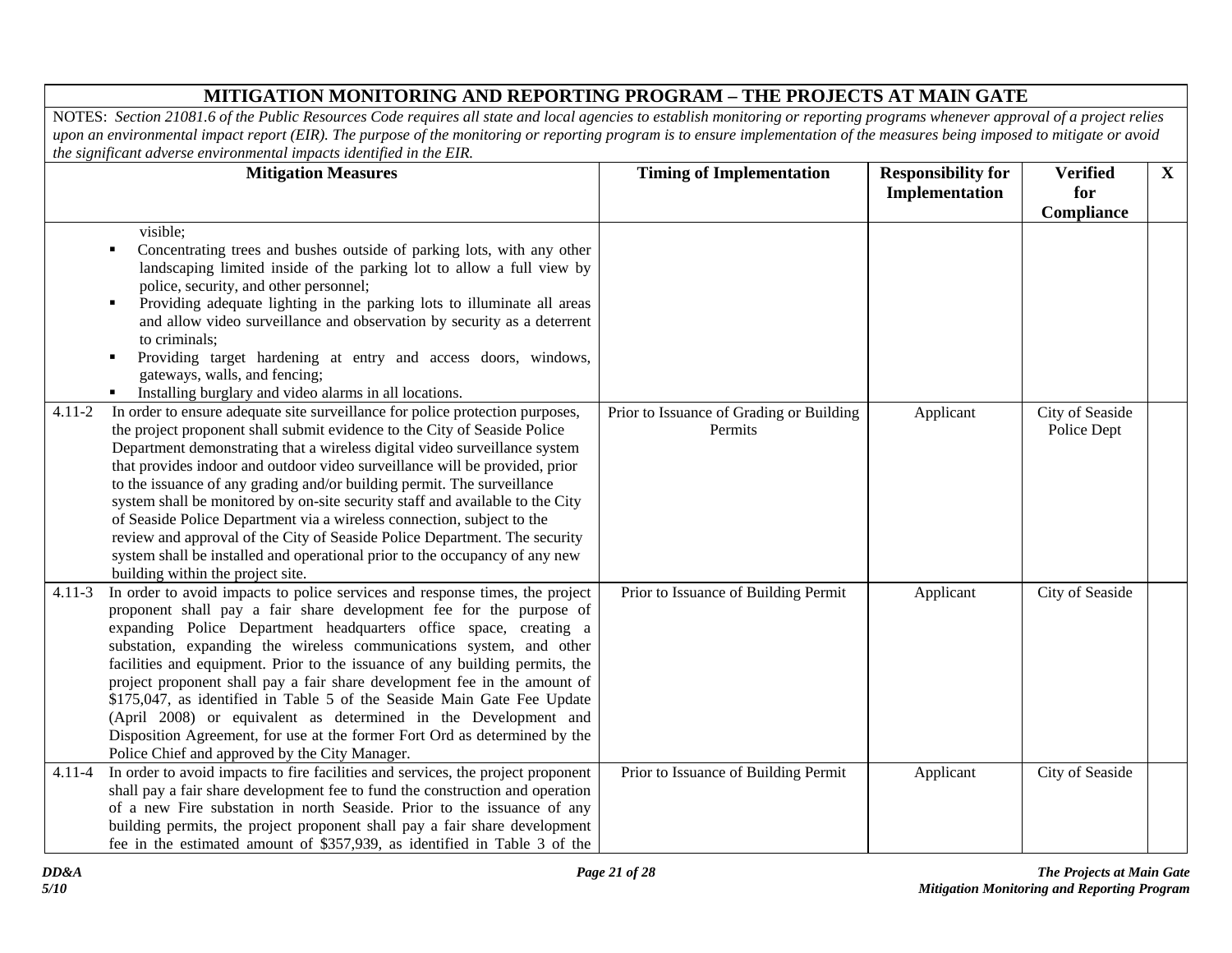|            | <b>Mitigation Measures</b>                                                                                                                                                                                                                                                                                                                                                                                                                                                                                                                                                                                                                                                                                                                                                                                                                                                                                                                 | <b>Timing of Implementation</b>      | <b>Responsibility for</b><br>Implementation   | <b>Verified</b><br>for<br>Compliance | $\mathbf{X}$ |
|------------|--------------------------------------------------------------------------------------------------------------------------------------------------------------------------------------------------------------------------------------------------------------------------------------------------------------------------------------------------------------------------------------------------------------------------------------------------------------------------------------------------------------------------------------------------------------------------------------------------------------------------------------------------------------------------------------------------------------------------------------------------------------------------------------------------------------------------------------------------------------------------------------------------------------------------------------------|--------------------------------------|-----------------------------------------------|--------------------------------------|--------------|
|            | Seaside Main Gate Fee Update (April 2008) or equivalent agreed to in the<br>Development and Disposition Agreement, for the purpose of providing the<br>fire apparatus for use at the former Fort Ord as determined by the Fire Chief<br>and approved by the City Manager.                                                                                                                                                                                                                                                                                                                                                                                                                                                                                                                                                                                                                                                                  |                                      |                                               |                                      |              |
| $4.11 - 5$ | The applicant shall pay a school impact fee pursuant to the criteria set forth<br>within California Government Code Section 65995. Prior to the issuance of<br>building permits, the applicant shall pay required school mitigation fees,<br>subject to the review and approval of the City of Seaside and Monterey<br>Peninsula Unified School District. The fees set forth in Government Code<br>Section 65996 constitute the exclusive means of both "considering" and<br>"mitigating" school facilities impacts of projects [Government Code Section<br>$65996(a)$ ]. They are "deemed to provide full and complete school facilities<br>mitigation" [Government Code Section 65996(b)].                                                                                                                                                                                                                                               | Prior to Issuance of Building Permit | Applicant                                     | City of Seaside                      |              |
| $4.11 - 6$ | In order to assure that the proposed project does not impede and/or otherwise<br>restrict future access to the planned Fort Ord Dunes State Park, the City of<br>Seaside shall grant to State Parks an access easement of sufficient size to<br>permit pedestrian access and possibly vehicular access via the Highway 1<br>underpass at First Street. In addition, the City of Seaside shall enter into an<br>agreement with State Parks allowing future parking within the project site for<br>future park patrons. All necessary easements and agreements shall be<br>recorded prior to issuance of any certificate of occupancy.                                                                                                                                                                                                                                                                                                       | Prior to Project Occupancy           | Applicant                                     | City of Seaside                      |              |
| $4.11 - 7$ | In order to avoid impacts to Fort Ord Dunes State Park by hotel patrons<br>from increased park access and use, the project proponent shall, in<br>consultation with State Parks and the City of Seaside, provide appropriate<br>educational signage at and/or around the Highway 1 underpass prior to the<br>issuance of a certificate of occupancy. Signage shall identify appropriate<br>beach access points, sensitive habitats and associated wildlife, designated<br>park trails, and appropriate laws and regulations pertaining to the protection<br>of sensitive plant and animal species, at a minimum. If Fort Ord Dunes State<br>Park is not open at the time the project proponent seeks a certificate of<br>occupancy, educational signage shall be provided indicating the closed<br>status of the park. Appropriate educational material and notification shall<br>also be provided at the proposed beach concierge office. | Prior to Project Occupancy           | Applicant, State<br>Parks, City of<br>Seaside | City of Seaside                      |              |
| $4.12 - 1$ | General Jim Moore Boulevard and Broadway Avenue: Signalize the<br>intersection and add a northbound left-turn lane and protected left-turn                                                                                                                                                                                                                                                                                                                                                                                                                                                                                                                                                                                                                                                                                                                                                                                                 | Prior to Issuance of Building Permit | Applicant                                     | City of Seaside                      |              |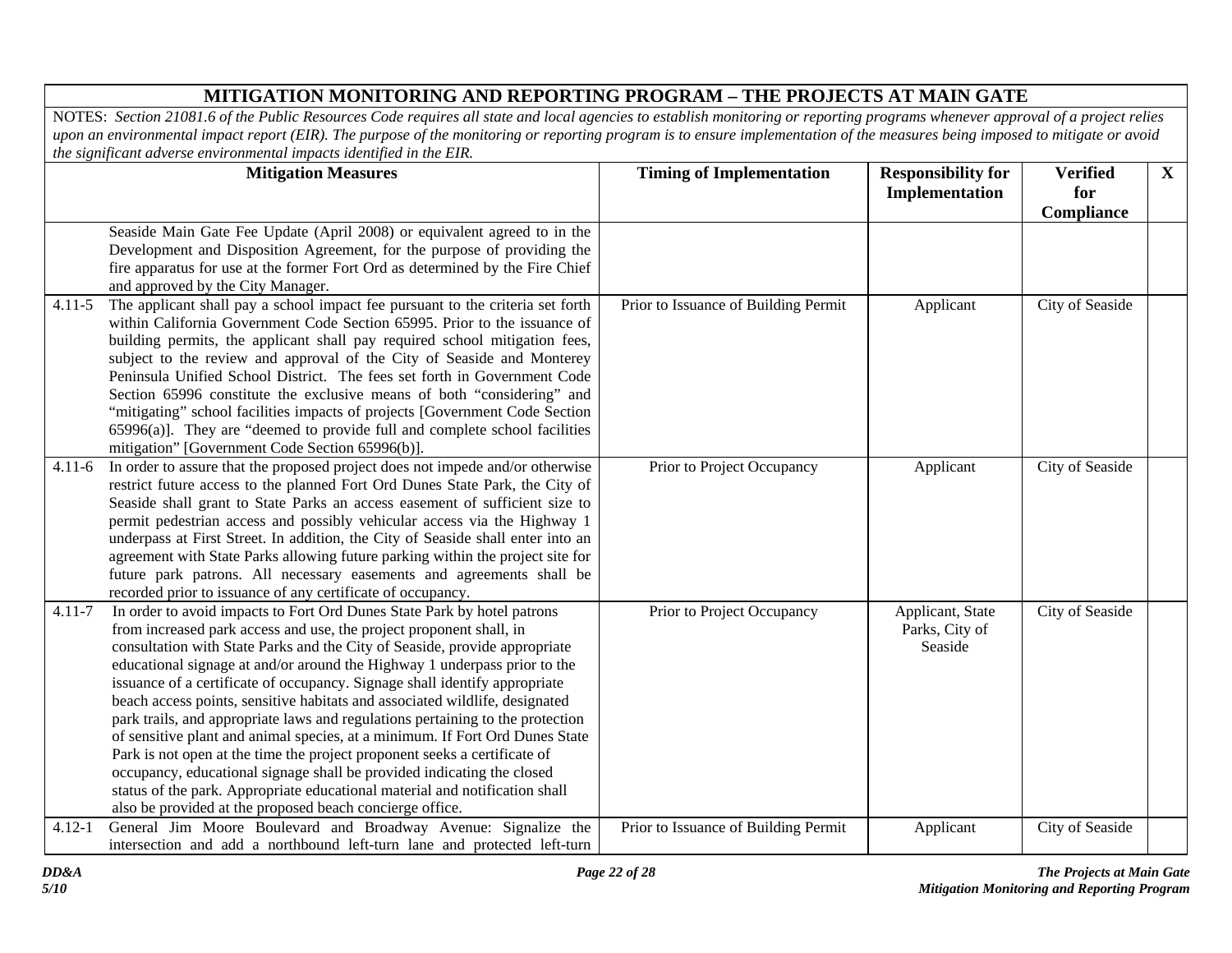|            | <b>Mitigation Measures</b>                                                                                                                                   | <b>Timing of Implementation</b>      | <b>Responsibility for</b> | <b>Verified</b>          | $\mathbf{X}$ |
|------------|--------------------------------------------------------------------------------------------------------------------------------------------------------------|--------------------------------------|---------------------------|--------------------------|--------------|
|            |                                                                                                                                                              |                                      | <b>Implementation</b>     | for                      |              |
|            |                                                                                                                                                              |                                      |                           | Compliance               |              |
|            | phasing on Broadway Avenue. These improvements are part of the City of                                                                                       |                                      |                           |                          |              |
|            | Seaside CIP program. The estimated cost for the improvements is                                                                                              |                                      |                           |                          |              |
|            | approximately \$396,000. The project would account for approximately 6%                                                                                      |                                      |                           |                          |              |
|            | of the volume increase at this intersection under long-term cumulative plus                                                                                  |                                      |                           |                          |              |
|            | project conditions. The project shall make a fair-share contribution of                                                                                      |                                      |                           |                          |              |
|            | \$23,000 towards the intersection improvements to the City of Seaside prior                                                                                  |                                      |                           |                          |              |
| $4.12 - 2$ | to issuance of any building permits.<br>Second Avenue and First Street: Signalize the intersection and provide                                               |                                      |                           | <b>Cities of Seaside</b> |              |
|            | protected left-turn phasing along First Street. Construction and funding of                                                                                  | Prior to Issuance of Building Permit | Applicant                 | and Marina               |              |
|            | these improvements would be the responsibility of the project. It is estimated                                                                               |                                      |                           |                          |              |
|            | that improvements to the intersection will cost approximately \$432,000. The                                                                                 |                                      |                           |                          |              |
|            | project proponent shall include the above improvements on final design                                                                                       |                                      |                           |                          |              |
|            | plans and submit to the City of Seaside Public Works Director and City of                                                                                    |                                      |                           |                          |              |
|            | Marina for approval, prior to issuance of any building permits. The project                                                                                  |                                      |                           |                          |              |
|            | applicant shall also be responsible for obtaining an encroachment permit                                                                                     |                                      |                           |                          |              |
|            | from the City of Marina in connection with the above improvements.                                                                                           |                                      |                           |                          |              |
| $4.12 - 3$ | SR 1 and Imjin Parkway West: Signalize the intersection and add a second                                                                                     | Prior to Issuance of Building Permit | Applicant                 | <b>Cities of Seaside</b> |              |
|            | westbound left-turn lane. These improvements are part of the City of Marina                                                                                  |                                      |                           | and Marina               |              |
|            | traffic impact fee program. It is estimated that the intersection improvements                                                                               |                                      |                           |                          |              |
|            | will cost approximately \$800,000. The project would account for                                                                                             |                                      |                           |                          |              |
|            | approximately 3% of the volume increase at this intersection under long-term                                                                                 |                                      |                           |                          |              |
|            | cumulative plus project conditions. The project proponent shall make a fair-                                                                                 |                                      |                           |                          |              |
|            | share contribution of \$24,000 towards these improvements through payment                                                                                    |                                      |                           |                          |              |
|            | of the City of Marina traffic impact fee. The project proponent shall show<br>evidence of payment of the impact fee to the City of Seaside prior to issuance |                                      |                           |                          |              |
|            | of any building permits.                                                                                                                                     |                                      |                           |                          |              |
| $4.12 - 4$ | Widening of Imjin Parkway between Imjin Road and Reservation Road to                                                                                         | Prior to Issuance of Building Permit | Applicant                 | <b>Cities of Seaside</b> |              |
|            | four lanes is included within the City of Marina's traffic impact fee. The                                                                                   |                                      |                           | and Marina               |              |
|            | estimated cost for the widening is \$1,200,000. The project would account for                                                                                |                                      |                           |                          |              |
|            | 2% of the volume increase along this segment under long-term cumulative                                                                                      |                                      |                           |                          |              |
|            | plus project conditions. The project shall make a fair-share contribution of                                                                                 |                                      |                           |                          |              |
|            | \$23,000 towards this widening through payment of the City of Marina traffic                                                                                 |                                      |                           |                          |              |
|            | impact fee. The project proponent shall show evidence of payment of the                                                                                      |                                      |                           |                          |              |
|            | impact fee to the City of Seaside prior to issuance of any building permits.                                                                                 |                                      |                           |                          |              |
| $4.12 - 5$ | Second Avenue and Light Fighter Drive: Add a second southbound and                                                                                           | Prior to Issuance of Building Permit | Applicant                 | City of Seaside          |              |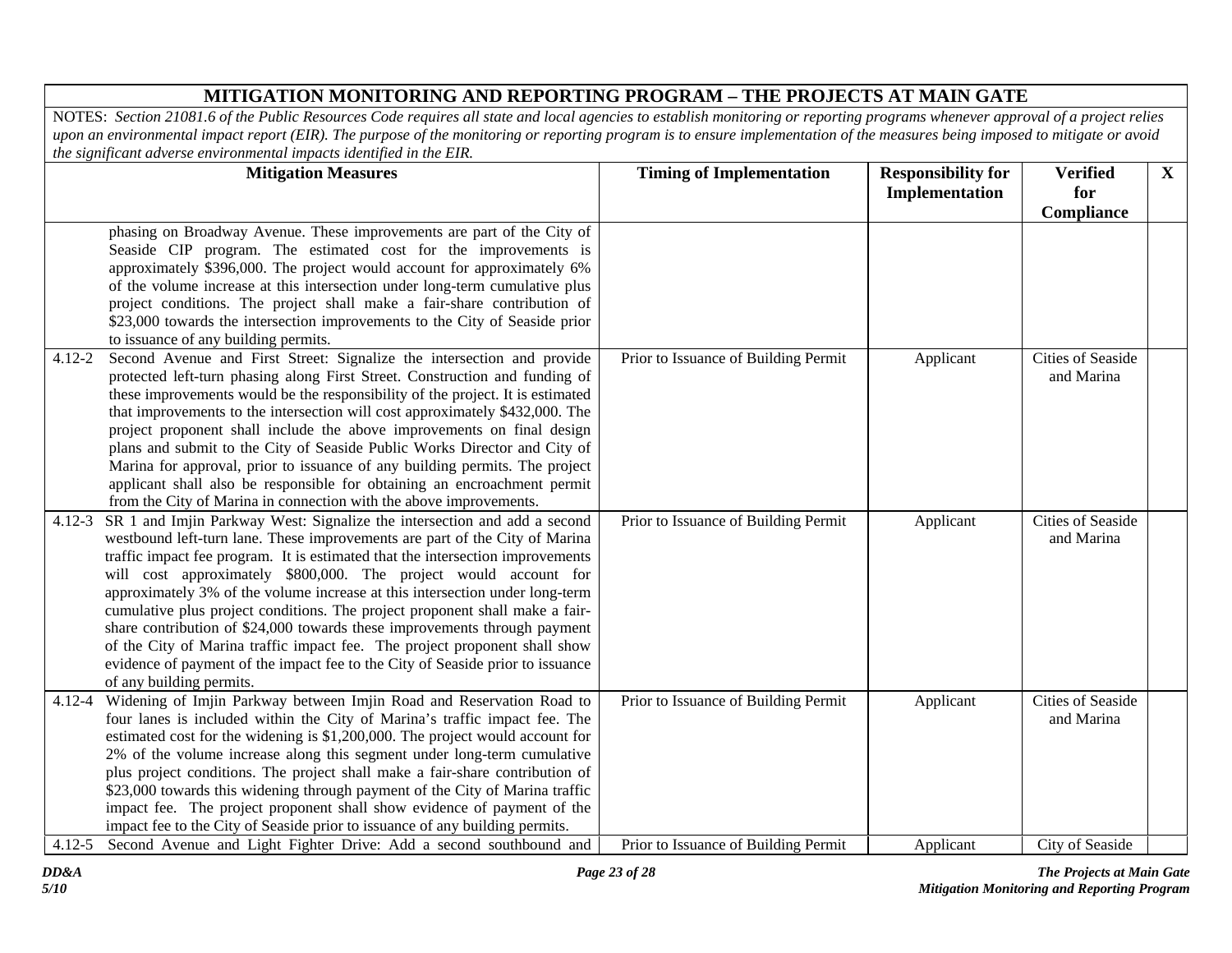|            | <b>Mitigation Measures</b>                                                                                                                                                                                                                                                                                                                                                                                                                                                                                                                                                                                                                                                                                                                                                                                | <b>Timing of Implementation</b>       | <b>Responsibility for</b><br>Implementation | <b>Verified</b><br>for                 | $\mathbf{X}$ |
|------------|-----------------------------------------------------------------------------------------------------------------------------------------------------------------------------------------------------------------------------------------------------------------------------------------------------------------------------------------------------------------------------------------------------------------------------------------------------------------------------------------------------------------------------------------------------------------------------------------------------------------------------------------------------------------------------------------------------------------------------------------------------------------------------------------------------------|---------------------------------------|---------------------------------------------|----------------------------------------|--------------|
|            | eastbound left-turn lane and a separate westbound right-turn lane. The<br>addition of a second eastbound left-turn lane at the intersection is part of the<br>City of Seaside CIP. The other improvements described above are not<br>included in the CIP. It is estimated that all identified improvements at the<br>intersection will cost approximately \$3,314,000. The project would account<br>for approximately 31% of the volume increase at this intersection under<br>long-term cumulative plus project conditions. The project shall make a fair-<br>share contribution towards the intersection improvements of approximately<br>\$1,011,000, paid to the City of Seaside prior to issuance of any building<br>permits.                                                                        |                                       |                                             | Compliance                             |              |
| $4.12 - 6$ | Second Avenue and Eighth Street: Signalize the intersection and provide<br>protected left-turn phasing on Second Avenue. These improvements are part<br>of the City of Marina traffic impact fee program. It is estimated that these<br>improvements will cost approximately \$920,000. The project would account<br>for approximately 13% of the volume increase at this intersection under<br>long-term cumulative plus project conditions. The project shall make a fair-<br>share contribution towards the intersection improvements of approximately<br>\$118,000, through payment of the City of Marina traffic impact fee. The<br>project proponent shall show evidence of payment of the impact fee to the<br>City of Seaside Public Works Director prior to issuance of any building<br>permits. | Prior to Issuance of Building Permit  | Applicant                                   | <b>Cities of Seaside</b><br>and Marina |              |
| 4.12-7     | Second Avenue and Third Street: Signalize the intersection. This<br>improvement is part of the City of Marina traffic impact fee program. It is<br>estimated that this improvement will cost approximately \$332,000. The<br>project would account for approximately 23% of the volume increase at this<br>intersection under long-term cumulative plus project conditions. The project<br>shall make a fair-share contribution towards the intersection improvements<br>of approximately \$78,000, through payment of the City of Marina traffic<br>impact fee. The project proponent shall show evidence of payment of the<br>impact fee to the City of Seaside Public Works Director prior to issuance of<br>any building permits.                                                                     | Prior to Issuance of Building Permit  | Applicant                                   | Cities of Seaside<br>and Marina        |              |
| $4.12 - 8$ | Widening of Second Avenue between Imjin Parkway and Third Street to<br>four lanes is currently being implemented by the City of Marina. The<br>estimated cost for the complete widening is about \$4,300,000. The project<br>would account for 5 to 12% of the volume increase along the segment under                                                                                                                                                                                                                                                                                                                                                                                                                                                                                                    | Prior to Issuance of Building Permits | Applicant                                   | City of Seaside                        |              |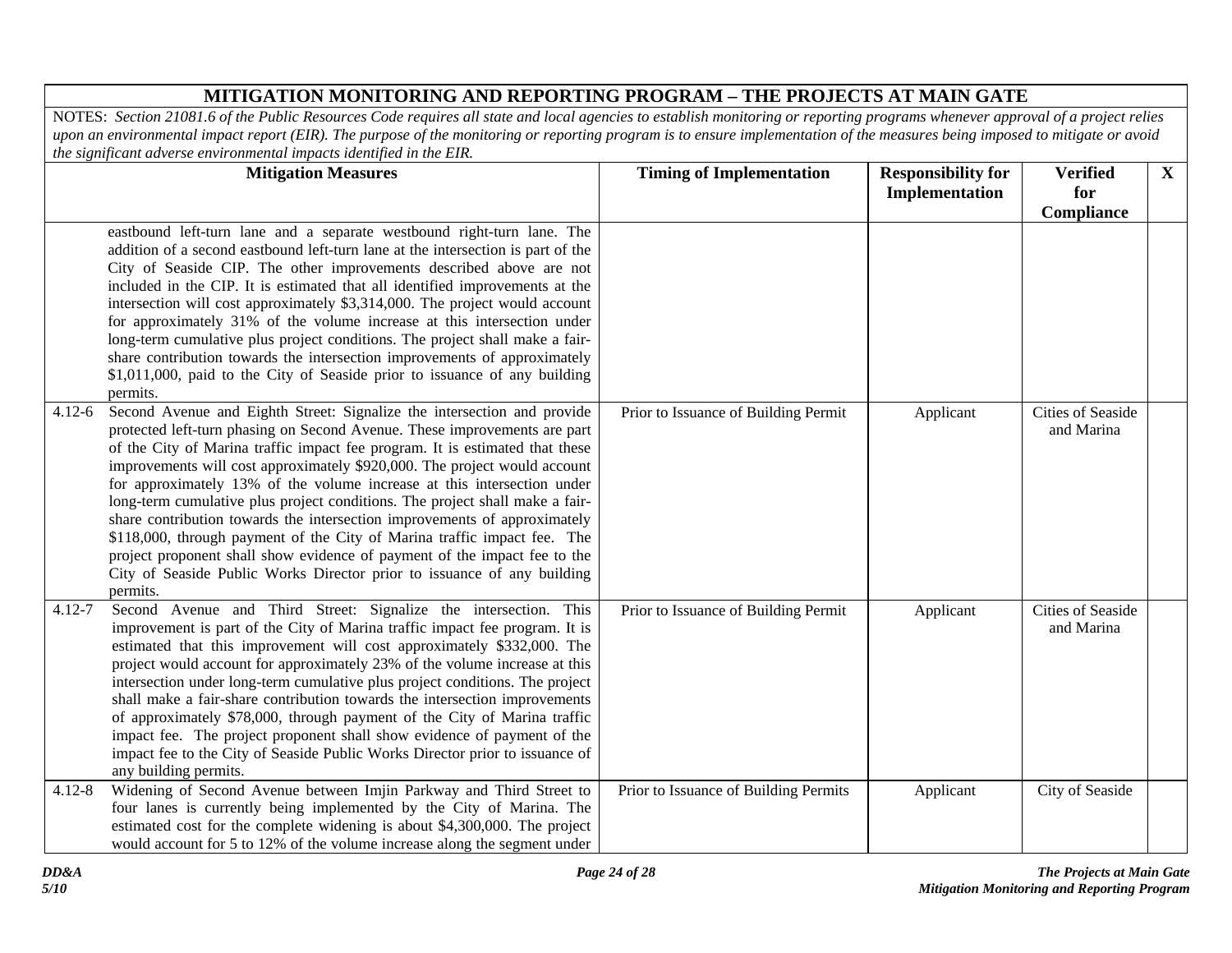| <b>Mitigation Measures</b>                                                                                                                                                                                                                                                                                                                                                                                                                                                                                                                                                                                                                                                                                                                                                                                                              | <b>Timing of Implementation</b>      | <b>Responsibility for</b> | <b>Verified</b>                                          | $\mathbf{X}$ |
|-----------------------------------------------------------------------------------------------------------------------------------------------------------------------------------------------------------------------------------------------------------------------------------------------------------------------------------------------------------------------------------------------------------------------------------------------------------------------------------------------------------------------------------------------------------------------------------------------------------------------------------------------------------------------------------------------------------------------------------------------------------------------------------------------------------------------------------------|--------------------------------------|---------------------------|----------------------------------------------------------|--------------|
|                                                                                                                                                                                                                                                                                                                                                                                                                                                                                                                                                                                                                                                                                                                                                                                                                                         |                                      | Implementation            | for                                                      |              |
|                                                                                                                                                                                                                                                                                                                                                                                                                                                                                                                                                                                                                                                                                                                                                                                                                                         |                                      |                           | Compliance                                               |              |
| long-term cumulative plus project conditions. The project shall make a fair-<br>share contribution towards the roadway widening through payment to the<br>City of Marina. Depending on the improvements required at the building<br>permit stage, the fair share contribution could be up to an estimated<br>\$372,000. The project proponent shall show evidence of payment of the<br>impact fee to the City of Seaside Public Works Director prior to issuance of<br>any building permits.                                                                                                                                                                                                                                                                                                                                            |                                      |                           |                                                          |              |
| Widening of Imjin Parkway between Imjin Road and Reservation Road to<br>$4.12 - 9$<br>four lanes is included within the City of Marina traffic impact fee.<br>Improvements to Imjin Parkway, between SR 1 and Second Avenue, are<br>being implemented as part of the University Villages project. The widening<br>of Imjin Parkway, between Imjin Road and Reservation Road, will cost an<br>estimated \$1,200,000. The project will account for 2% of the volume<br>increase along the segment under long-term cumulative plus project<br>conditions. The project shall make a fair-share contribution towards the<br>roadway widening of approximately \$23,000. The project proponent shall<br>show evidence of payment of the impact fee to the City of Seaside Public<br>Works Director prior to issuance of any building permits. | Prior to Issuance of Building Permit | Applicant                 | <b>Cities of Seaside</b><br>and Marina                   |              |
| 4.12-10 Widening SR 1 to four lanes in each direction would be required to maintain<br>acceptable levels of service. The payment of FORA fees is considered<br>adequate mitigation for regional cumulative impacts to the freeway. The<br>project proponent would be responsible for payment of an estimated<br>\$7,902,963 in FORA development fees. Approximately \$3,643,267 of this<br>fee would be applied to transportation/transit improvements in accordance<br>with FORA's Development Fee Allocation, as presented in the Seaside Main<br>Gate Fee Update (April 2008). The project proponent shall show evidence of<br>payment of the FORA impact fee to the City of Seaside Public Works<br>Director prior to issuance of any building permits.                                                                             | Prior to Issuance of Building Permit | Applicant                 | City of Seaside                                          |              |
| 4.12-11 The project proponent shall provide a fair-share contribution towards the 13<br>intersection improvements required under the long-term cumulative scenario<br>if any of the listed improvements are not funded prior to issuance of any<br>permits for the project. This would be accomplished through payment of<br>applicable FORA fees, City of Marina traffic impact fees, and/or fair-share<br>contributions to the Cities of Seaside and Del Rey Oaks depending on the<br>improvement location.                                                                                                                                                                                                                                                                                                                           | Prior to Issuance of Building Permit | Applicant                 | Cities of Seaside,<br>Marina, and Del<br><b>Rey Oaks</b> |              |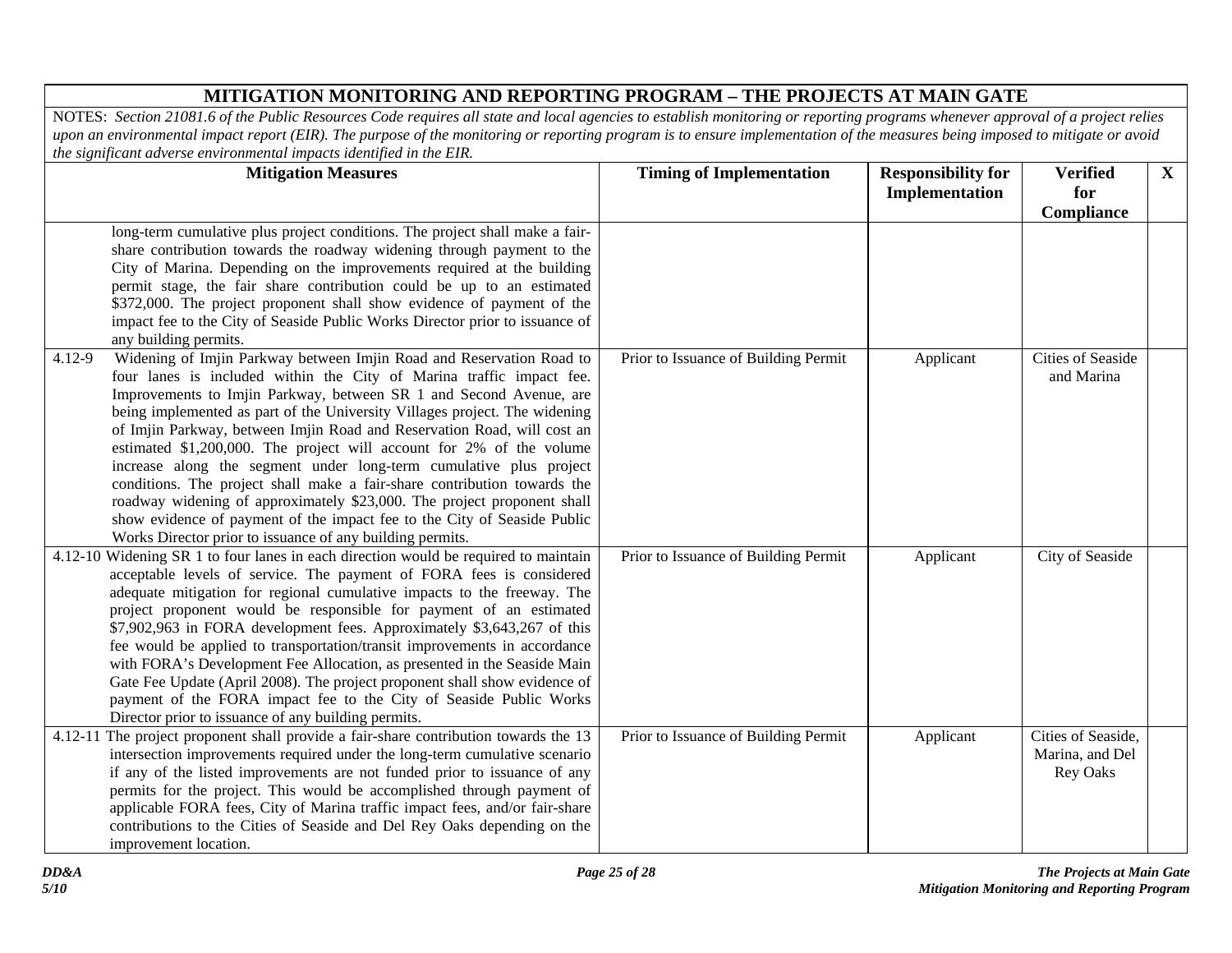| <b>Mitigation Measures</b>                                                                                                                                                                                                                                                                                                                                                                                                                                                                                                                                                                                                                                                                                                                                                                                                                                                                                                                               | <b>Timing of Implementation</b>      | <b>Responsibility for</b> | <b>Verified</b>                 | $\mathbf X$ |
|----------------------------------------------------------------------------------------------------------------------------------------------------------------------------------------------------------------------------------------------------------------------------------------------------------------------------------------------------------------------------------------------------------------------------------------------------------------------------------------------------------------------------------------------------------------------------------------------------------------------------------------------------------------------------------------------------------------------------------------------------------------------------------------------------------------------------------------------------------------------------------------------------------------------------------------------------------|--------------------------------------|---------------------------|---------------------------------|-------------|
|                                                                                                                                                                                                                                                                                                                                                                                                                                                                                                                                                                                                                                                                                                                                                                                                                                                                                                                                                          |                                      | <b>Implementation</b>     | for                             |             |
|                                                                                                                                                                                                                                                                                                                                                                                                                                                                                                                                                                                                                                                                                                                                                                                                                                                                                                                                                          |                                      |                           | Compliance                      |             |
| 4.12-12 General Jim Moore Boulevard and Light Fighter: Add a second eastbound<br>left-turn lane. This improvement is included in the City of Seaside CIP. It is<br>estimated that the cost for this improvement will be approximately<br>\$1,654,000. The project would account for approximately 10% of the<br>volume increase at this intersection under long-term cumulative plus project<br>conditions. The project shall make a fair-share contribution towards the<br>intersection improvements of approximately \$158,000, paid to the City of<br>Seaside prior to issuance of any building permits.                                                                                                                                                                                                                                                                                                                                              | Prior to Issuance of Building Permit | Applicant                 | City of Seaside                 |             |
| 4.12-13 The widening of Imjin Parkway between Second Avenue and Reservation<br>Road to six lanes is not included within the City of Marina's traffic impact<br>fee. It is estimated that the widening will cost \$6,611,000. The project would<br>account for 3% of the volume increase along the segment under long-term<br>cumulative plus project conditions. The project shall make a fair-share<br>contribution towards the roadway widening through payment to the City of<br>Marina of approximately \$213,000. The project proponent shall show<br>evidence of this payment to the City of Seaside Public Works Director prior<br>to issuance of any building permits. This will mitigate project impacts with<br>the exception of the segment of Second Avenue between Imjin Parkway and<br>Third Street, where widening is not feasible due to lack of right-of-way. The<br>impact at this location is considered significant and unavoidable. | Prior to Issuance of Building Permit | Applicant                 | Cities of Seaside<br>and Marina |             |
| 4.12-14 Widening SR 1 to four lanes in each direction would be required to maintain<br>acceptable levels of service. The payment of FORA fees is considered<br>adequate mitigation for regional cumulative impacts to the freeway. The<br>project proponent would be responsible for payment of an estimated<br>\$7,902,963 in FORA development fees. Approximately \$3,643,267 of this<br>fee would be applied to transportation/transit improvements in accordance<br>with FORA's Development Fee Allocation, as presented in the Seaside Main<br>Gate Fee Update (April 2008). The project proponent shall show evidence of<br>payment of the FORA impact fee to the City of Seaside Public Works<br>Director prior to issuance of any building permits.                                                                                                                                                                                              | Prior to Issuance of Building Permit | Applicant                 | City of Seaside                 |             |
| 4.12-15 The project applicant shall contribute funding towards the improvement of<br>regional facilities through payment of FORA fees. The payment of FORA<br>fees is considered adequate project mitigation for regional cumulative<br>impacts to the freeway. Other projects outside the Fort Ord boundaries<br>would be required to contribute to the TAMC regional traffic impact fee.                                                                                                                                                                                                                                                                                                                                                                                                                                                                                                                                                               | Prior to Issuance of Building Permit | Applicant                 | City of Seaside                 |             |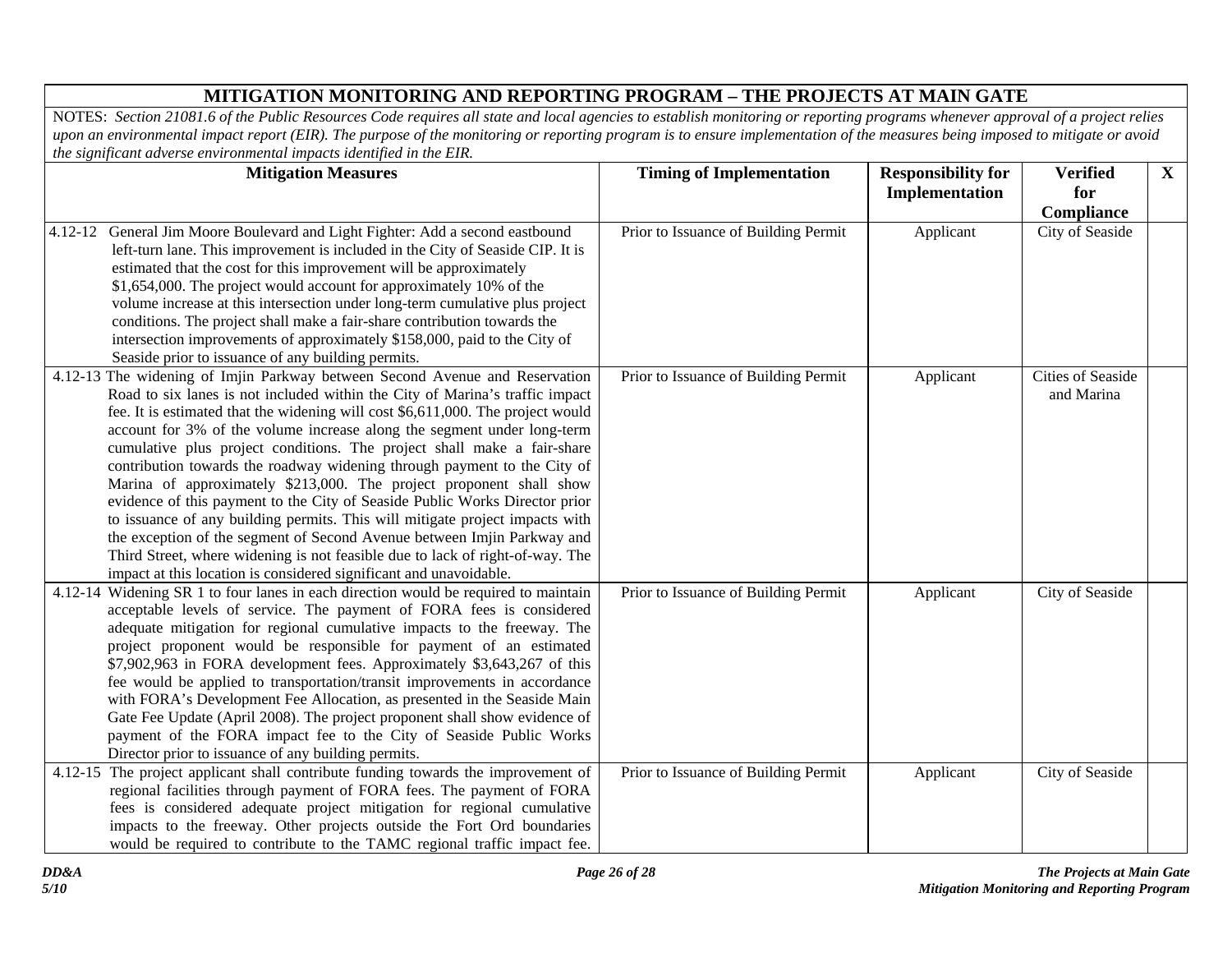|            | <b>Mitigation Measures</b>                                                                                                                                                                                                                                                                                                                                                                                                                                                                                                                                                                                                                                                                                                                                                                                                                                                                                                            | <b>Timing of Implementation</b>                     | <b>Responsibility for</b><br>Implementation | <b>Verified</b><br>for | $\mathbf{X}$ |
|------------|---------------------------------------------------------------------------------------------------------------------------------------------------------------------------------------------------------------------------------------------------------------------------------------------------------------------------------------------------------------------------------------------------------------------------------------------------------------------------------------------------------------------------------------------------------------------------------------------------------------------------------------------------------------------------------------------------------------------------------------------------------------------------------------------------------------------------------------------------------------------------------------------------------------------------------------|-----------------------------------------------------|---------------------------------------------|------------------------|--------------|
|            | Due to the possible infeasibility of improvements to regional facilities, this<br>impact is considered significant and unavoidable. The project would be<br>responsible for payment of an estimated \$7,902,963 in FORA development<br>fees. Approximately \$3,643,267 of this fee would be applied toward<br>transportation/transit improvements in accordance with FORA's<br>Development Fee Allocation (refer to Appendix J). The project proponent<br>shall show evidence of payment of the FORA impact fee to the City of<br>Seaside Public Works Director prior to issuance of any building permits.                                                                                                                                                                                                                                                                                                                            |                                                     |                                             | Compliance             |              |
|            | 4.12-16 Project Entrance along Second Avenue: The project shall construct the west<br>leg of the eastbound left-turn lane at the main Project Entrance along Second<br>Avenue to include two left turn lanes with a minimum of 500 feet of storage<br>space. The project proponent shall include the above improvements on final<br>design plans to the satisfaction of the City of Seaside Public Works Director,<br>prior to issuance of any building permits.                                                                                                                                                                                                                                                                                                                                                                                                                                                                      | Prior to Issuance of Building Permit                | Applicant                                   | City of Seaside        |              |
| 4.12-17    | First Street and Second Avenue: The project shall construct a minimum of<br>225 feet of storage capacity for the eastbound left- turn lane at the<br>intersection of First Street and Second Avenue. The project proponent shall<br>include the above improvements on final design plans to the satisfaction of<br>the City of Seaside Public Works Director, prior to issuance of any building<br>permits.                                                                                                                                                                                                                                                                                                                                                                                                                                                                                                                           | Prior to Issuance of Building Permit                | Applicant                                   | City of Seaside        |              |
| $4.13 - 1$ | In order to ensure that project infrastructure is adequate to serve the<br>proposed project, the project proponent shall submit design-level<br>infrastructure plans to the satisfaction of the City of Seaside Public Works<br>Director and the MCWD prior to the issuance of any grading and/or building<br>permit. Project plans shall be designed by a registered engineer and shall be<br>in conformance with MCWD engineering specifications. The project<br>proponent shall obtain a water permit from MCWD prior to issuance of any<br>grading and/or building permit. All applicable fees, as determined by<br>MCWD at the time of application submittal, shall be paid to MCWD prior to<br>the issuance of any grading and/or building permit by the City of Seaside.<br>The project proponent shall submit an approved water system permit to the<br>City of Seaside as evidence documenting compliance with this measure. | Prior to Issuance of Grading or Building<br>Permits | Applicant                                   | City of Seaside        |              |
| $4.13 - 2$ | In order to ensure that the project contributes its proportional share towards<br>regional infrastructure improvements related to water supply as identified by                                                                                                                                                                                                                                                                                                                                                                                                                                                                                                                                                                                                                                                                                                                                                                       | Prior to Issuance of Building Permit                | Applicant                                   | City of Seaside        |              |